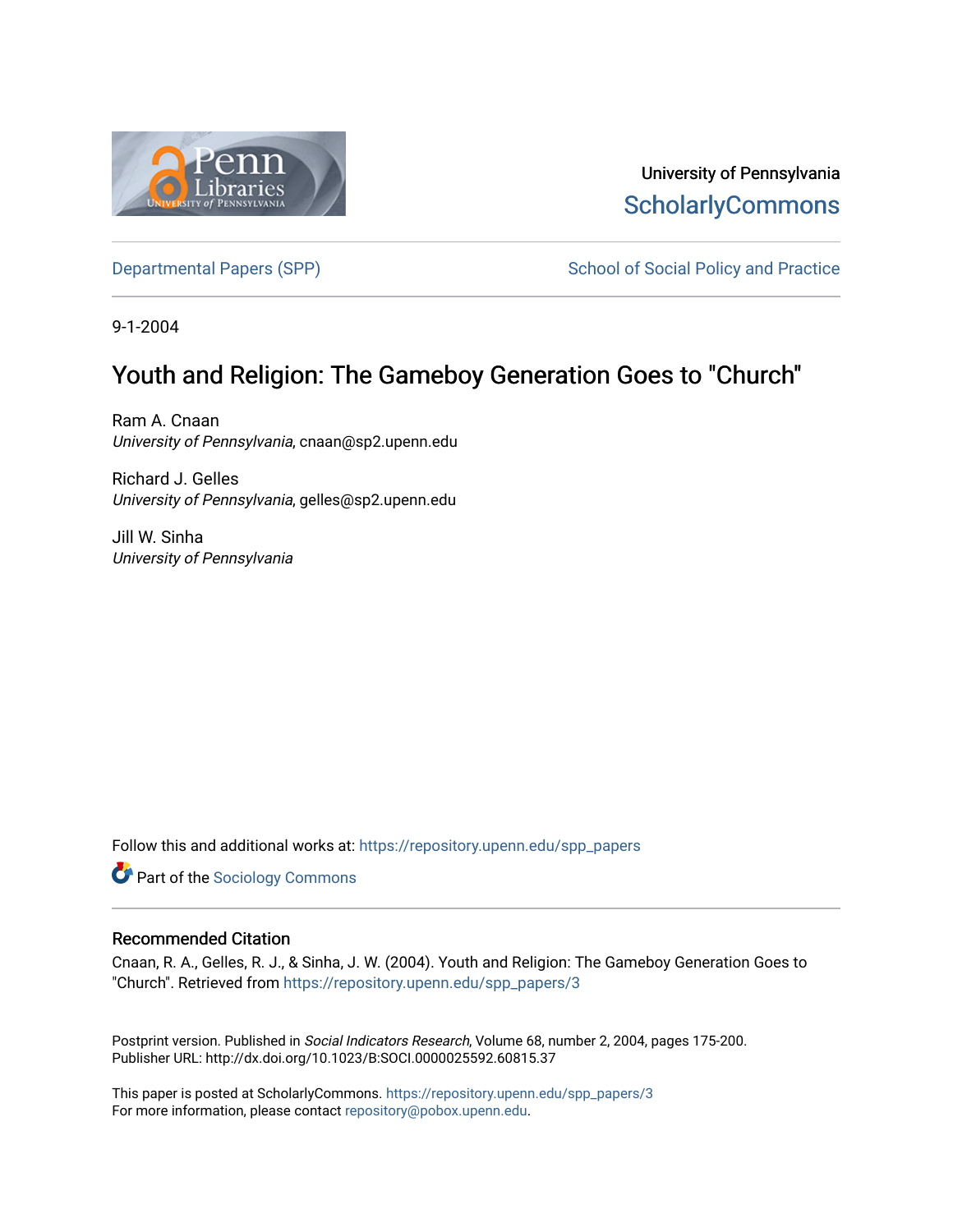# Youth and Religion: The Gameboy Generation Goes to "Church"

# **Abstract**

Using the secularization theory and the Marxist notion of religion as masking class conscience one would expect the importance of religion and religious involvement today to wane and be limited to lower class members. To challenge this expectation, using a representative national telephone survey of 2004 youth (ages 11–18) and their parents, we attempt to answer the following two questions: How religious are teenagers, and what may explain variation in religious perception and involvement among teens. Findings suggest that religion remains perceived as very important by most teenagers and parents report that about two-thirds of teenagers attended a place of worship at least monthly and that two out of five attended a social group sponsored by a religious organization. These findings do not support the secularization theory. As expected, parental attendance of religious worship, teen's age, and teen's ethnicity and gender were significantly associated with three variables of religious behavior and attendance. In contrast to the Marxist notion of religion, measures of socio-economic status indicate that, in the contemporary United States, religious participation, but not beliefs, is largely the domain of the middle-upper classes.

# **Disciplines**

Sociology

# **Comments**

Postprint version. Published in Social Indicators Research, Volume 68, number 2, 2004, pages 175-200. Publisher URL: http://dx.doi.org/10.1023/B:SOCI.0000025592.60815.37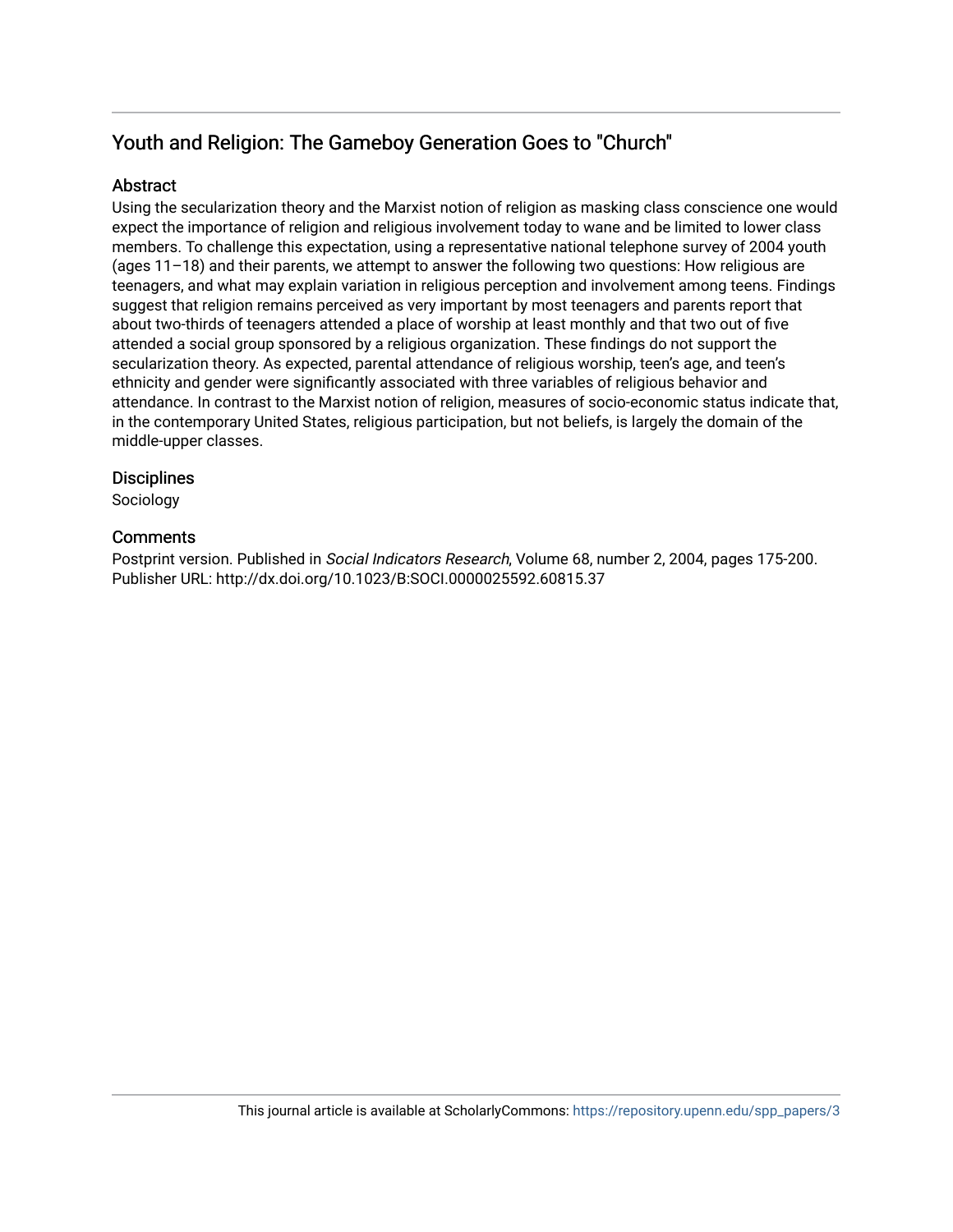YOUTH AND RELIGION: THE GAMEBOY GENERATION GOES TO "CHURCH" RAM A. CNAAN, RICHARD J. GELLES and JILL W. SINHA

(Accepted 27 June 2003)

# **ABSTRACT**

Using the secularization theory and the Marxist notion of religion as masking class conscience one would expect the importance of religion and religious involvement today to wane and be limited to lower class members. To challenge this expectation, using a representative national telephone survey of 2004 youth (ages 11–18) and their parents, we attempt to answer the following two questions: How religious are teenagers, and what may explain variation in religious perception and involvement among teens. Findings suggest that religion remains perceived as very important by most teenagers and parents report that about two-thirds of teenagers attended a place of worship at least monthly and that two out of five attended a social group sponsored by a religious organization. These findings do not support the secularization theory. As expected, parental attendance of religious worship, teen's age, and teen's ethnicity and gender were significantly associated with three variables of religious behavior and attendance. In contrast to the Marxist notion of religion, measures of socio-economic status indicate that, in the contemporary United States, religious participation, but not beliefs, is largely the domain of the middle-upper classes.

# **INTRODUCTION**

The secularization theory suggests that in modern societies, and especially in America, the importance of religion will continue to weaken and society will become more secular with the advance of knowledge (Berger, 1967). The secularization theory posits that in the face of scientific rationality and knowledge, religion's influence on all aspects of life – from personal habits to social institutions – will encounter a dramatic decline (Swatos and Christiano, 1999).

In other words, with modernism, technology, science, advanced communication, activist government, and better life conditions, religion will become obsolete. Its past function of dominating the masses, consoling them in their miserable situation in life, and hope for better after life will also become "passé".

This secularization theory is related to, though not integrated into, the famous Marxist notion that religion is "the opiate of the masses". Marx postulated that people use religion to mask the pain of exploitation, and the institutional church is a means by which the bourgeoisie prevent class conscience from evolving. Based on this approach, religion is embraced by lower class members as a means to endure their lot in life and maintain hope for a better after life.

If these arguments hold true, then measures of religiosity among U.S. teens ought to be on the decline when compared with previous generations, and religion should be more profound among teens of minority groups and low socio-economic backgrounds. Studying these propositions can shed light on today's youth, the applicability of these two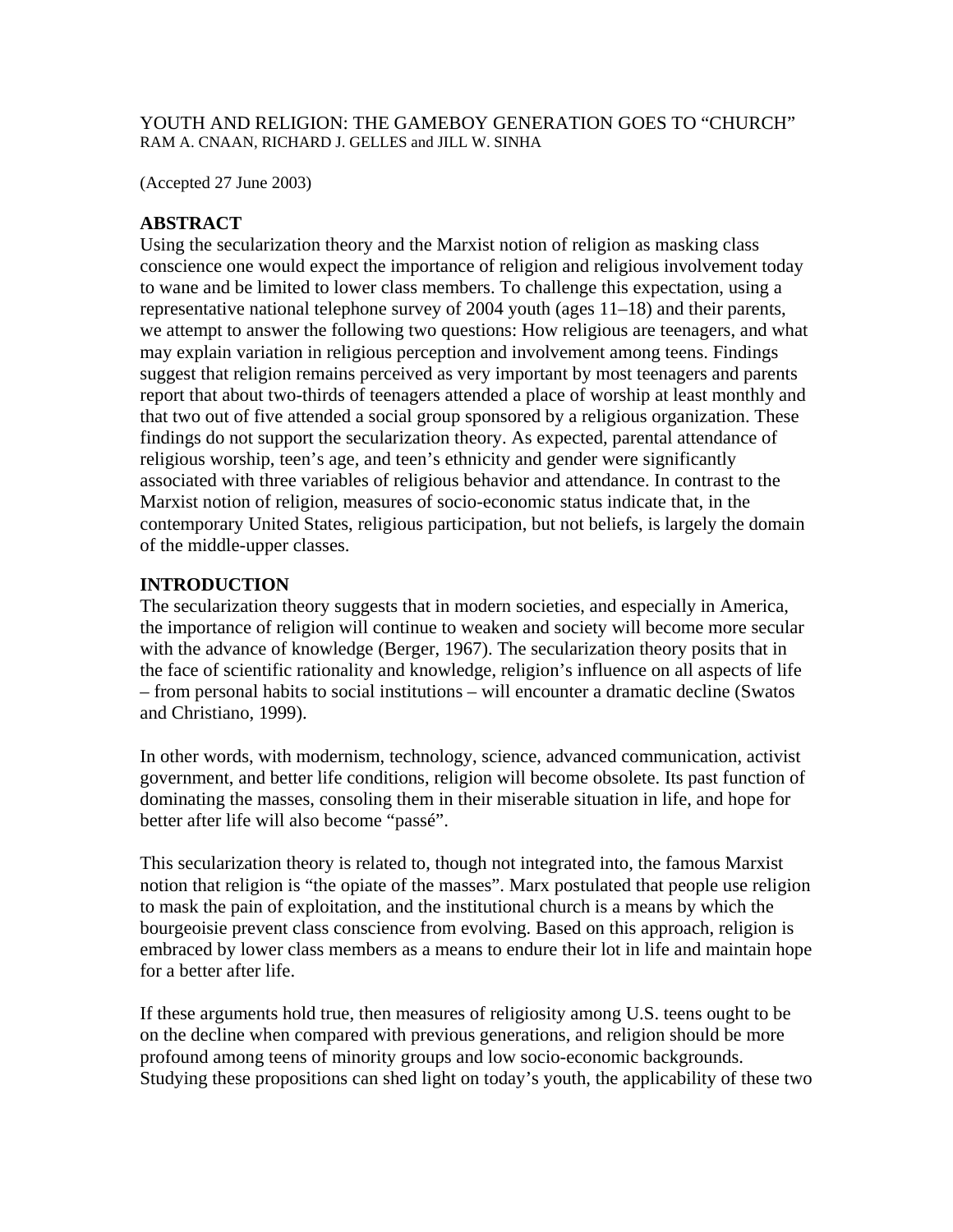theoretical propositions, and provide us with indication as to the role of religion in America in the twenty first century.

What do we know about today's youth? Since the 1960s, the public and the media's vision of American youth have been decidedly negative. At best, we see many teenagers as a generation of consumers, detached from the community, self-interested and isolated in front of a computer or Gameboy, who engage in acts of defiance through their dress, tattooing, and body piercing. At worst, both the public and media envision teenagers as a cauldron of violence and drug use, which spills over into mass killings in schools and random violence on the street and in homes. Whichever view one takes, today's teens are portrayed as different from previous cohorts and somewhat incomprehensible.

This negative image of youth is relatively new. More than 50 years ago, a 1949 Gallup Poll asked a national sample of adults whether they would agree or disagree that young people today (1949) are "more levelheaded and have more common sense" than young people 25 years ago. Forty-two percent of those polled agreed while 28 percent disagreed (Carlson, 2000). When the same question was asked of a national sample of adults in 2000, a mere 19 percent of the public agreed that young people are more levelheaded than young people of the past and two-thirds disagreed.

Perhaps as a result of changing public perceptions of youth, and perhaps because the media's focus on violence, drugs, suicide, and other youth risk behaviors, social research and social policy analysis tends to focus mostly on youth risk behavior, the generative causes of risk behavior, and the factors that predict youth risk behavior. Some recent attention is devoted to protective factors (Hawkins and Catalano, 1995), but only in the context of examining problematic youth behavior.

Common sense suggests that if risk behaviors, violence, drug use, and consumerism have increased among youth, there would be a corresponding reduction in religiosity, religious affiliation, and religious participation. Godless youth, we might suppose, are those who are responsible for the apparent epidemic of risk behavior. The problem with the conventional wisdom that the current cohort of youth is running away from organized religion is that surveys of youth and adults show the opposite.

There has been considerable examination of religiosity in American society. Roof (1999) has conducted detailed examinations of religious participation and religiosity among baby boomers (those who today are in their late 40s to mid 50s). Roof reports that baby boomers join places of worship that allow them to find personal meaning in religion. While they belong to congregations and attend worship services, baby boomers seek religious involvement that addresses their inner lives and not for the public rewards of religious involvement. Though the reasons may differ, this generation is as religious as generations before them.

The next demarcated generation is the so-called Generation  $X -$  those born in the 1960s and early 1970s. Cox (1998) has studied religiosity among Generation X and concludes: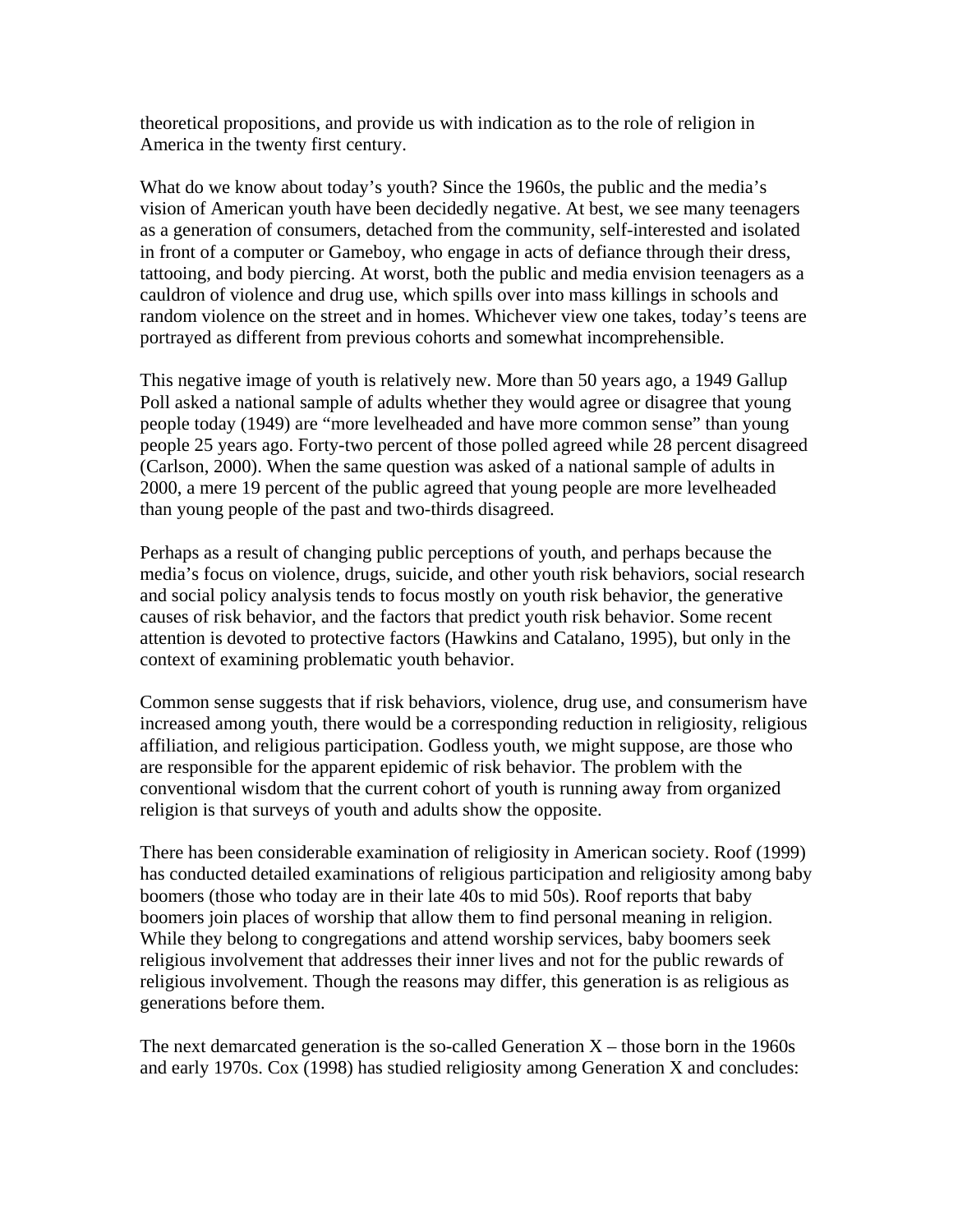*. . .* Their religious proclivities have remained a mystery almost as inscrutable as that of the Holy Trinity. Here is a generation that stays away from most churches in droves but loves songs about God and Jesus, a generation that would score very low on any standard piety scale but at times seems almost obsessed with saints, visions, and icons in all shapes and sizes. *. . .* And remember, it was this puzzling and allegedly secular generation that turned out a million of its representatives to welcome Pope John Paul II to that most secular city, Paris, France, in the waning weeks of summer 1997 (p. ix).

Barna (1994) as well as Howe and Strauss (1993) argue that Generation Xers are less religious than previous generations and that this cohort lacks serious religious or philosophical interests. On the other hand, Beaudoin (1998) contends that Generation Xers embrace new expressions of cultural and emotional religion and reject traditional established religions.

Sherkat (1998) showed that among baby boomers, traditional socialization factors such as parents, religious denominations, and schools influence religious commitment and participation in later life. Sherkat found substantial continuity in religious orientations and commitments among adult baby-boomers, which contrasts with the notion that newer generations are shying away from organized religion. He also found that religious beliefs and behaviors in adolescence have a strong impact on religious commitment in later life. That is, those who attended worship services with their parents and believed in God as teens have a strong likelihood of doing so as adults. Taking this one step further, if today's youth are religiously active, then it is reasonable to assume that as adults they will come back to the familiar territory of religion.

Contrary to those who predict rapid changes in religiosity between generations, real changes in religious behavior are slow and require many years to be noticeable. For example, in the U.S.A., Kanagy, Firebaugh, and Nelson (1994) found that religious participation in the South and the non-South are starting to mimic each other; that is, more religious participation elsewhere and less in the South between 1972 and 1991. These authors calculated that it might take some forty years of continual change for this trend to reach statistical significance. In short, changes in religious participation take many years to be evident and stable. As such, we can assume that today's youth – the millennium generation – contrary to popular portrayals, may be as religious as youth in the past.

Thus, while risking oversimplification, two rival hypotheses exist. The first, the "new age religion hypothesis" emerging from the "secularization theory" holds that adolescents today shy away from traditional organized religion and seek spiritual experiences elsewhere. If this is the case, today's teens will report lower rates of religious interest and participation compared to previous generations. The alternative hypothesis is that today's teens do pretty much as previous generations did – attend traditional places of worship and believe in God. Accordingly, today's teens would report rates of religious interest and participation similar to or higher than those reported by previous generations.

A related interest is what are the characteristics that describe teens who report being more religious. Furthermore, we are also interested in whether religiosity among teens is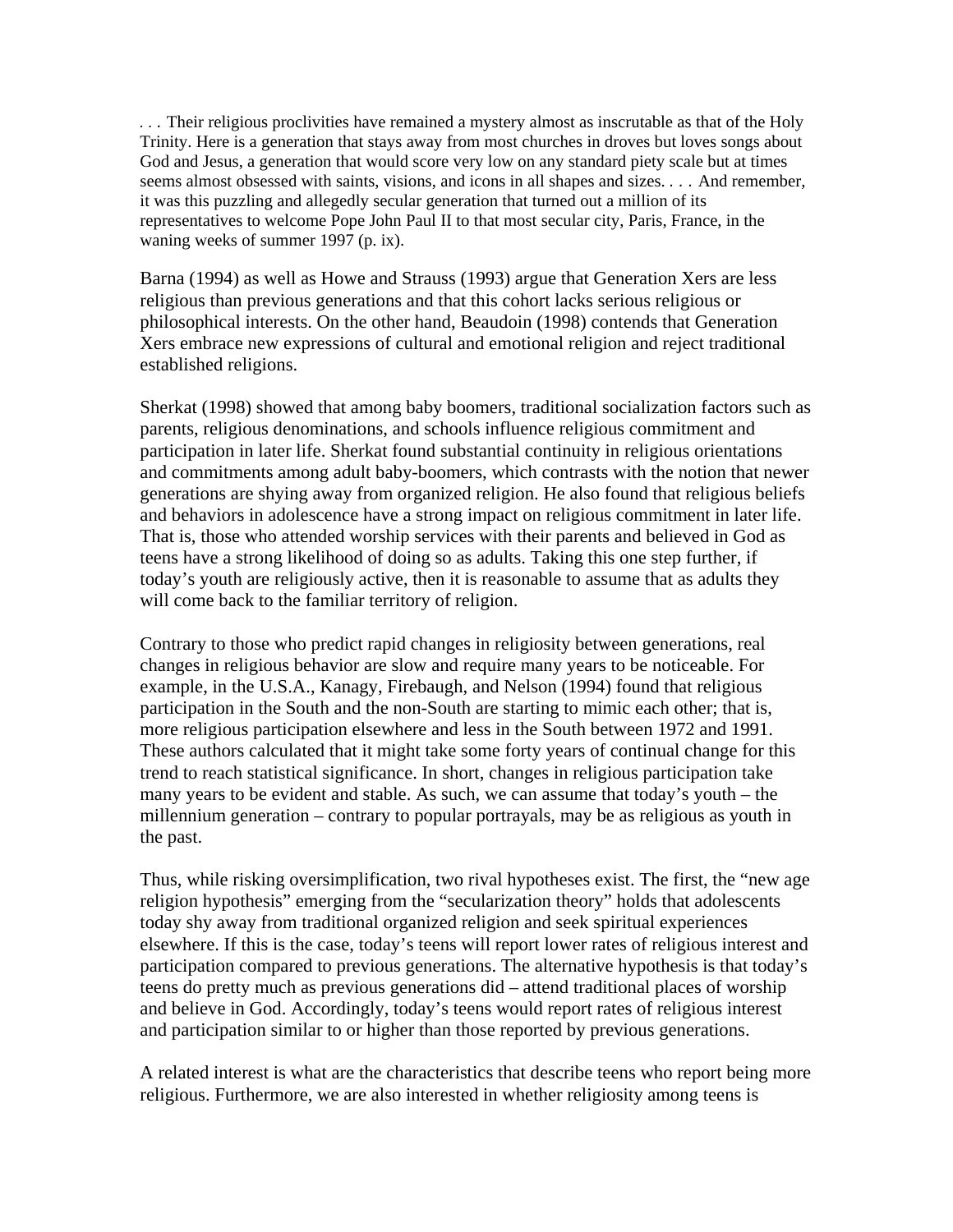related to socioeconomic levels and supposed hardships in life or more evenly evident among children from families of various socio-economic backgrounds.

# **RELIGION AND YOUTH BEHAVIOR**

The importance of understanding the level of teens' religiosity is twofold. First, as we noted above, understanding today's teens religiosity will tell us about adult religiosity in America in the next thirty to sixty years. Second, as shown below, the literature suggests that more religious teens also take less risks as adolescents and are more active in prosocial activities.

Based on a study of 99,462 adolescents (6th–12th graders), Furrow and Wagener (2000), suggested that religious adolescents report consistently higher numbers of developmental assets associated with increased restraint and decreased risk behavior. Furrow and Wagener join a long list of scholars who have found an association between religious perception and religious participation and reduced engagement in risk behaviors ranging from drug and alcohol abuse (Gorsuch, 1995; Kharari and Harmon, 1984; McBride et al., 1996) to juvenile delinquency (Benda, 1995; Cochran, 1989; Stark et al.,1982).

What we do not know is how many teens are spiritually motivated and practicing any religion. While religion is hailed by some as a solution to societal social problems, it is of relevance to know what proportion of today's youth are religious and if religion is relevant for all teens or only to a sub-set of teens. Smith and Faris (2002) found that among U.S. 12th graders "regular religious service attendance, high subjective importance of faith and years spent in religious youth groups are clearly associated with high self-esteem and positive self-attitudes even when statistical procedures control for the influences of numerous demographic and socio-economic factors" (p. 9). This finding suggests that increased religiosity among teens and future adults can be a social asset. Thus, reliable data about teens' indicators of religiosity and an understanding of its distribution among sub-groups of teens have important implications for the near future.

The available literature on religious participation and beliefs among teens comes from three major sources: what we know about religion from surveys of adults; studies of teen religious behavior in other countries – especially Canada; and a handful of studies of religion and American teenagers. In the next paragraphs we will review these sources.

# *Surveys of Adult Religious Behavior*

The scope of religious participation and its possible impact in a person's life is a topic of interest for scholars of religion and society. We have broad information about adult religious beliefs and behavior. For example, the latest Gallup Index of Leading Religious Indicators, based on a series of surveys conducted in 2000, reveals that Americans are more religious today than ten years ago, but less than in the 1950s. Over 90 percent of those interviewed believe in God and state a clear religious preference. More than twothirds (68.2%) belong to an organized place of worship and over half (58.7%) report that their religion is important in their lives. Finally, nearly two thirds (64.9%) report that religion offers answers to life problems (Gallup, 2001). Other studies show that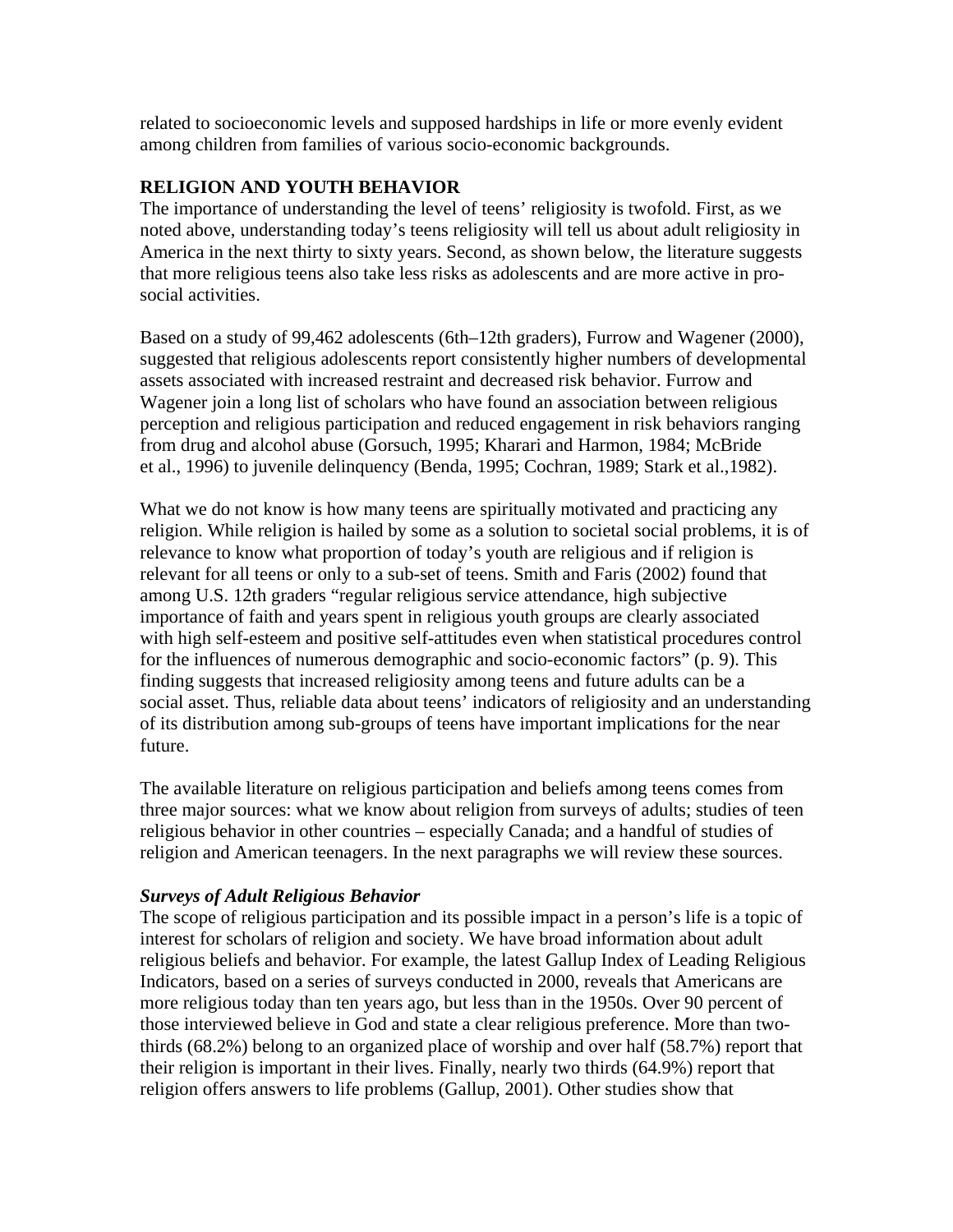Americans, on average, tend to believe in God and be members of congregations more frequently than Canadians and Europeans (Monsma and Soper, 1997; Lipset, 1990; Smidt, Green, Guth and Kellstedt, 2003). Can we extend these findings regarding adults and assume that today's teens are as religious as the generation before them?

## *Studies of Teens in Canada*

Bibby (2000) studied 3,600 teens aged 15 to 19 throughout Canada. He found that 22 percent of the sample attended worship services (listed as organized religion) weekly or more. Three-fourths identified themselves as members of a religion (e.g., Christian, Jewish, Muslim, or others). Girls were only slightly more likely to attend than boys (23% versus 21%). However, girls reported significantly higher levels of belief. More than three-fourths of girls (77%) believed God existed, compared to about two-thirds of boys (69%). Regardless of the geographical and linguistic proximity between the U.S.A. and Canada these findings cannot be extrapolated to the U.S.A. as the adult population in the U.S.A. is far more religious than adults in Canada (Cnaan and Handy, 2000; Smidt et al., 2003; Uslander, 2002).

# *Surveys of Youth in the United States*

Youniss, McLellan and Yates (1999) studied high school seniors in the United States in the 1970s, 1980s, and 1990s. They found little change in teens' perceived importance of religion. Contrary to public and media belief, religion was more important to high school seniors in the 1990s than in the two previous decades, although the percentages from all three waves of teens who felt religion was important were around 40%.

The George H. Gallup International Institute has conducted a series of studies of youth and religion since that late 1950s. Each survey examined a sample of 500 teenagers aged 13 to 17. Between the years 1959 and 1961, nearly all the teens surveyed (97%) reported that they believed in God. The most recent surveys, conducted in 1988 and 1993, show only a modest decline in this percentage – down to 95 percent. Teens were also asked whether they attended religious services in the previous seven days. Nearly half the teens (49%) reported they had attended services. Attending services was not related to sex, age, or size of the community.

However, higher rates of religious attendance were reported more by Black teenagers and teens who also reported being academically above average. More than one-third of youth surveyed (36%) reported that they participated in a church (or other religious)-based youth group. Youth group participation indicates a stronger religious commitment than worship attendance. Here, however, more Whites than Blacks reported participation, while the academically above average still participated more than those reporting lower academic performance.

A third survey by The Barna Research Group (2000) reports similar findings. Among youth surveyed, the study found that "when asked to describe themselves, terms that reflect a religious bent are common, but no more so than is found among adults. For instance, less than two-thirds say that they are 'religious' (64%). Only three out of every five call themselves 'spiritual' (60%) and the same proportion say they are 'committed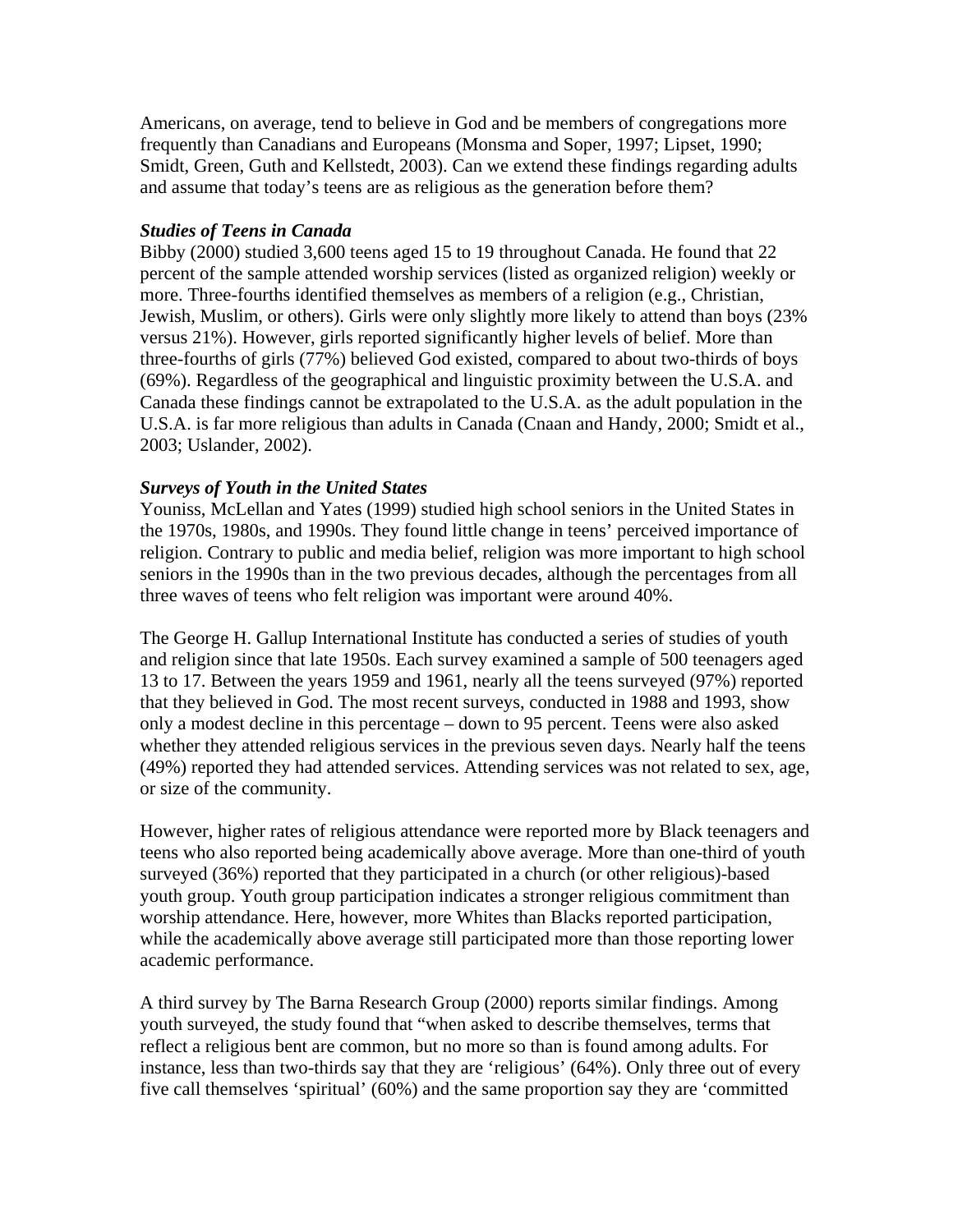Christians' (60%). These figures are equivalent to those among adults". This study further found that teens continue to be more broadly involved in church-based activities than are adults. In a typical week, nearly six out of ten attend worship services; one out of three attend Sunday school; one out of three attend a youth group; and three out of ten participate in a small group other than a Sunday school class or youth group meeting. In total, more than seven out of ten teens are engaged in some church-related effort in a typical week.

Finally, Johnston, Bachman, and O'Malley conducted a series of national surveys of high school seniors covering the years 1976 to 1995. They reported a decline in weekly worship attendance from 41 percent in 1976 to 32 percent in 1992, which remained constant through 1995. During the same time period, the proportion of youth reporting that religion plays a very important role in their lives stayed relatively constant between 26 to 31 percent. Johnston and his colleagues included younger teens beginning in 1991. Younger teens, compared to older teens, reported similar rates of how important a role religion plays in their lives, but reported higher rates of weekly religious attendance. For example, 42 percent of eighth graders reported weekly religious attendance compared to 37 percent of tenth graders and 32 percent of high school seniors ( $12<sup>th</sup>$  grade). The same percentage (three in ten) of all teens reported that religion played an important role in their lives. Weekly religious attendance was higher for girls and Black youth.

Clearly, based on the data at hand, American teenagers are more religiously oriented than the public or the media assume. However, across the studies, there are some inconsistencies with regard to religious behavior and beliefs. In this article, we examine two aspects of youth and religion  $- (1)$  To what extent does religion play an important role in the lives of teenagers? We study religion through a three dimensional measure of religion: perception of importance, worship attendance, and membership in religious groups; (2) What background variables are associated with youth religious beliefs and behaviors? Results from this nationally representative study provide strong indications about for whom and to what extent is religion relevant. The study informs us about the prevalence of religious values among U.S. teens in the Twenty-first century and suggests whether the secularization theory and the Marxist view of religion are relevant for modern day America.

#### **METHODS**

#### *Sample*

The University of Pennsylvania Center for the Study of Youth Policy national survey of youth surveyed a nationally representative sample of 2004 youth ages 11 to 18 residing at home. The survey was conducted by telephone. The survey research firm, Schulman, Ronca and Bucavalas used a random digit dial procedure to draw the sample. Households that were contacted were screened for an eligible youth in the home. The primary screening question was whether there was a youth residing in the home, aged 11 to 18. If there was no eligible youth residing in the home, the interview was terminated. If there was an eligible youth, the parent or guardian was asked a series of questions including what the relationship of the person answering the phone was to the child, and demographic questions including religious affiliation. When more than one eligible child resided in the home, the interviewer selected the child who had the most recent birthday.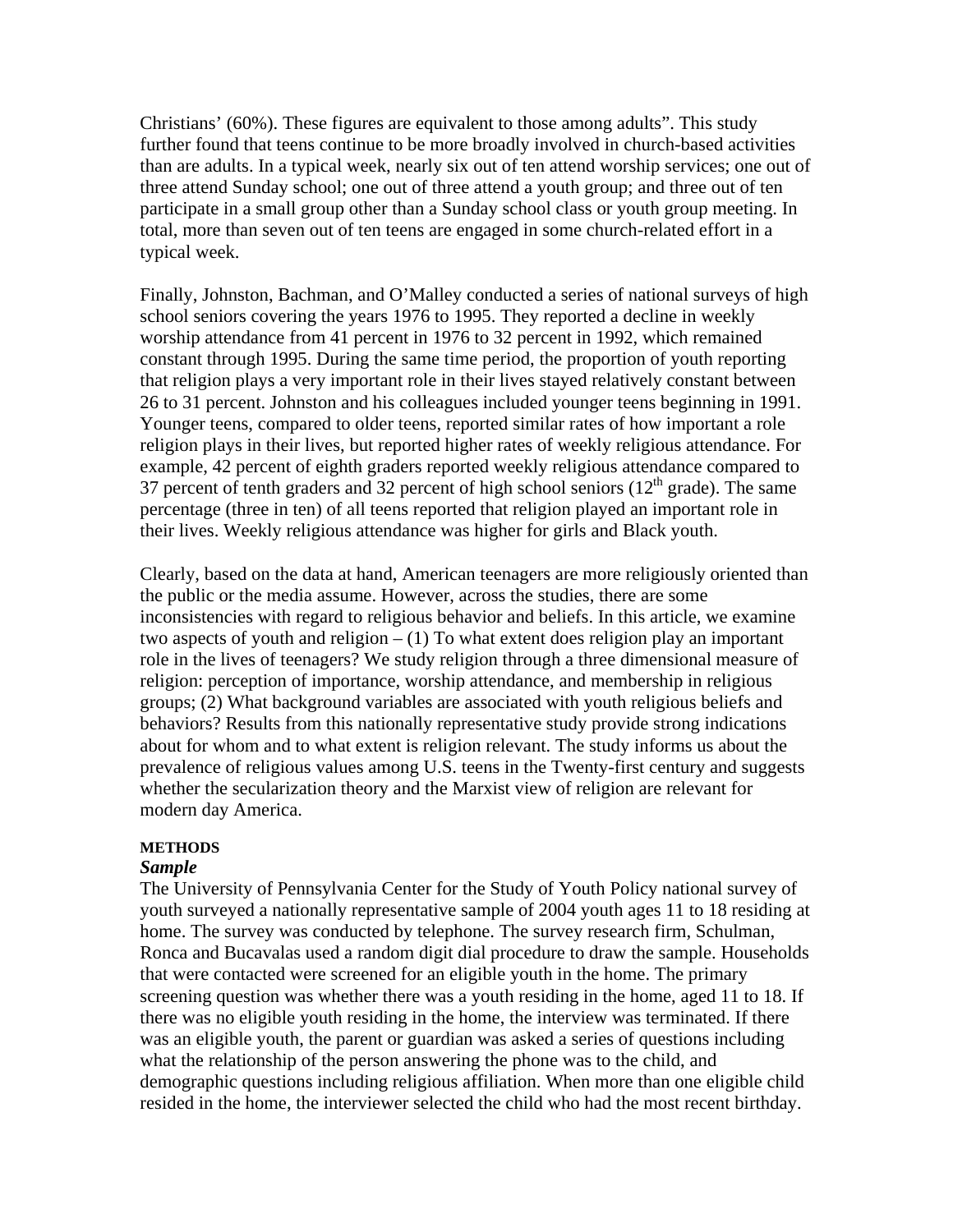The adult portion of the interview included informed consent questions that asked permission to interview the youth. The youth portion of the interview began with an informed consent question. The completion rate of the survey, calculated as the percentage of eligible subjects (as determined from the screening question) who completed the interview was 80.57 percent.

## *Data Collection*

The telephone interviews were conducted during two time periods. The initial data collection period was May and June 2000. The second data collection period was October and November 2000. Approximately half the sample (1,253) was surveyed in the initial period and the remaining portion of the sample was interviewed during the second data collection period. On average, interviews lasted 20 to 25 minutes.

#### *Measures*

To assess the role of religion in the life of teenagers, we examined three key variables: (1) perception of religion as important in one's daily life. This was measured by asking: "How important is religion in your life today?" The responses were a 5-item Likert scale ranging from "Extremely important" to "Not important at all". (2) Religious participation was measured by asking each parent or caretaker, "To the best of your knowledge, in the past month, how many times has your child attended organized religious worship services?" (3) Participation in religious programs was measured by asking each parent of caretaker, "Does your child participate in any organized program offered by a religious congregation or a religious organization?"

We employed a set of explanatory variables to assess which subgroups of teens is more or less inclined to religious participation and beliefs. We asked about ethnicity, gender, age, family marital status, religious affiliation, household income, education level of the interviewed adult, and parental attendance at a place of worship. Teens were asked to identify their ethnic/racial group. We focused our analysis on three key groups: White/Caucasian; African American, and Hispanic or Latino. We asked the parent/guardian and the teen about the teen's gender and age (we included only those 11 to 18 years of age). We asked the parent about his or her marital status. There were six options: married; living as married; widowed; divorced; separated; and never been married. Additionally, we asked the parent/guardian to identify the religion or denomination the household is affiliated with. We asked the parent/guardian about the household income and used ten categories each of \$10000 whereas the last category was \$100,000 or more. Furthermore, we asked for the highest educational level of the parent/guardian, using the following categories: none, or grade 1–8; high school incomplete (Grades 9–11); high school graduate (Grade 12 or GED certificate); business, technical, or vocational school after high school; some college, no 4-year degree; college graduate (B.S., B.A., or other 4-year degree); and post-graduate training or professional schooling after college (e.g., toward a master's degree or Ph.D.; law or medical school). Finally, we asked the parent/guardian how many times in the last month he or she attended religious worship.

# *Sample Characteristics*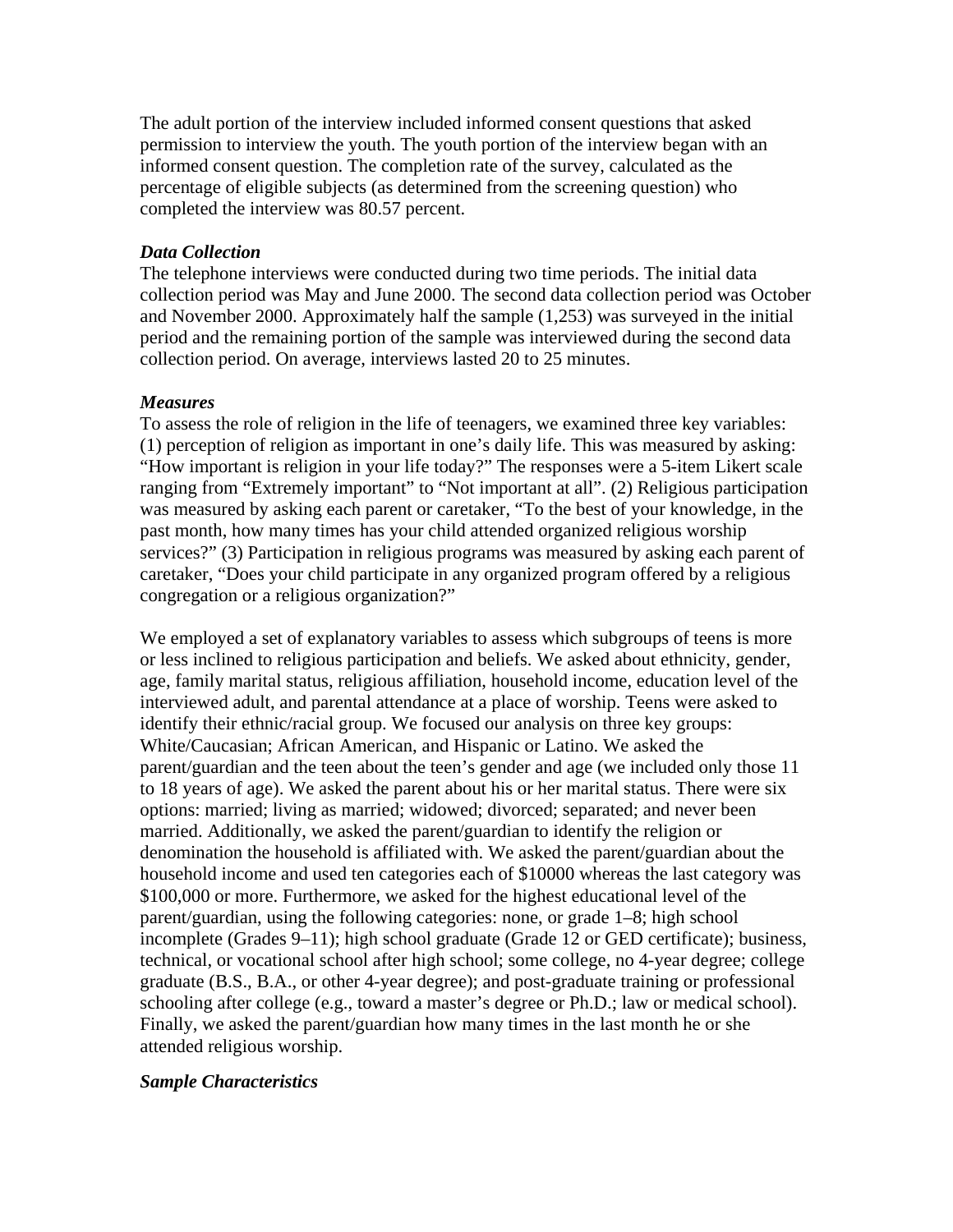Two thousand and four sets of a parent and teen interviews were conducted. The largest cohort of teens was 16-year-olds (15.2%) and the smallest cohort was 18-year-olds (10.6%). The sample is almost equally divided between girls (50.3%) and boys (49.7%). The majority of the teens interviewed were in grades 5 to 12. A small number of teens were attending college (3.2%) or were not in school (3.9%). With regards to race and ethnicity, the largest group of teens identified themselves as White (71.6%), followed by African-American (13.6%), Hispanic (10.3%), and Asian or Pacific Islander (2.5%), American Indian (1.3%), while less than 1 percent (.7%) identified himself or herself as something other than the above listed groups (18 teens did not answer this question). Ten percent (10.7%) of the parents reported household income in excess of \$100000 per year, while 11.3 percent of the reported incomes below \$20000. In terms of place of residence, the majority of the families reside in suburban communities (47.4%) followed by urban (26.9%) and rural (25.7%).

When asked about their religious affiliation, most parents responded that they are Protestant Christians (48.2%) followed by Roman Catholics (26.7%). One-eighth (12%) reported that religiously they are "nothing in particular". Jews and Mormons each contributed 1.5 percent of the sample and Muslims and Jehovah's Witnesses each contributed 0.4 percent. Three percent were members of other religions. Not included in this analysis are 23 individuals who did not know what to indicate as their religion and 26 who refused to answer.

### *Findings*

The findings are presented in three sections: perceived importance of religion, worship attendance, and participation in organized religious social activities. Each section starts with a report on the frequency of religious involvement, is followed by bi-variate analysis, and concludes with a multivariate analysis explaining variance.

#### *Perception of the Importance of Religion*

When asked "How important is religion in your life today?" the majority of youth reported that it is important (83.7%). Of this percentage, about one-fifth rated religion as extremely important in their lives (18.7%), while about one-third rated religion as either very important or fairly important (31.8% and 33.2%, respectively). Only a very small group (3.8%) reported religion as not important at all, and the rest (12.6%) reported religion as not very important. These numbers indicate a strong sense of religious feelings and indicate that to teenagers, religion is no less important than to older members of our society. Just examining the top two categories (extremely and very important; 50.5%) shows that teens in our survey report higher rates of religious importance than was found by Johnston, Bachman, and O'Malley in their 1991 and 1995 surveys; who reported that 30% of teens stated that religion is very important in their lives.

Our survey found that religion was more important for girls than boys ( $X_2 = 13.4$ , df = 4,  $p < 0.01$ ) – a trend similar to that found for adults (Davis, 1987–88; de Vaus and McAllister, 1987; Ulbrich and Wallace, 1984). One-fifth of the girls (21.5%) reported that religion is extremely important in their lives as compared with 15.8 percent of the boys. Similarly, 17.8 percent of boys reported that religion is not important in their lives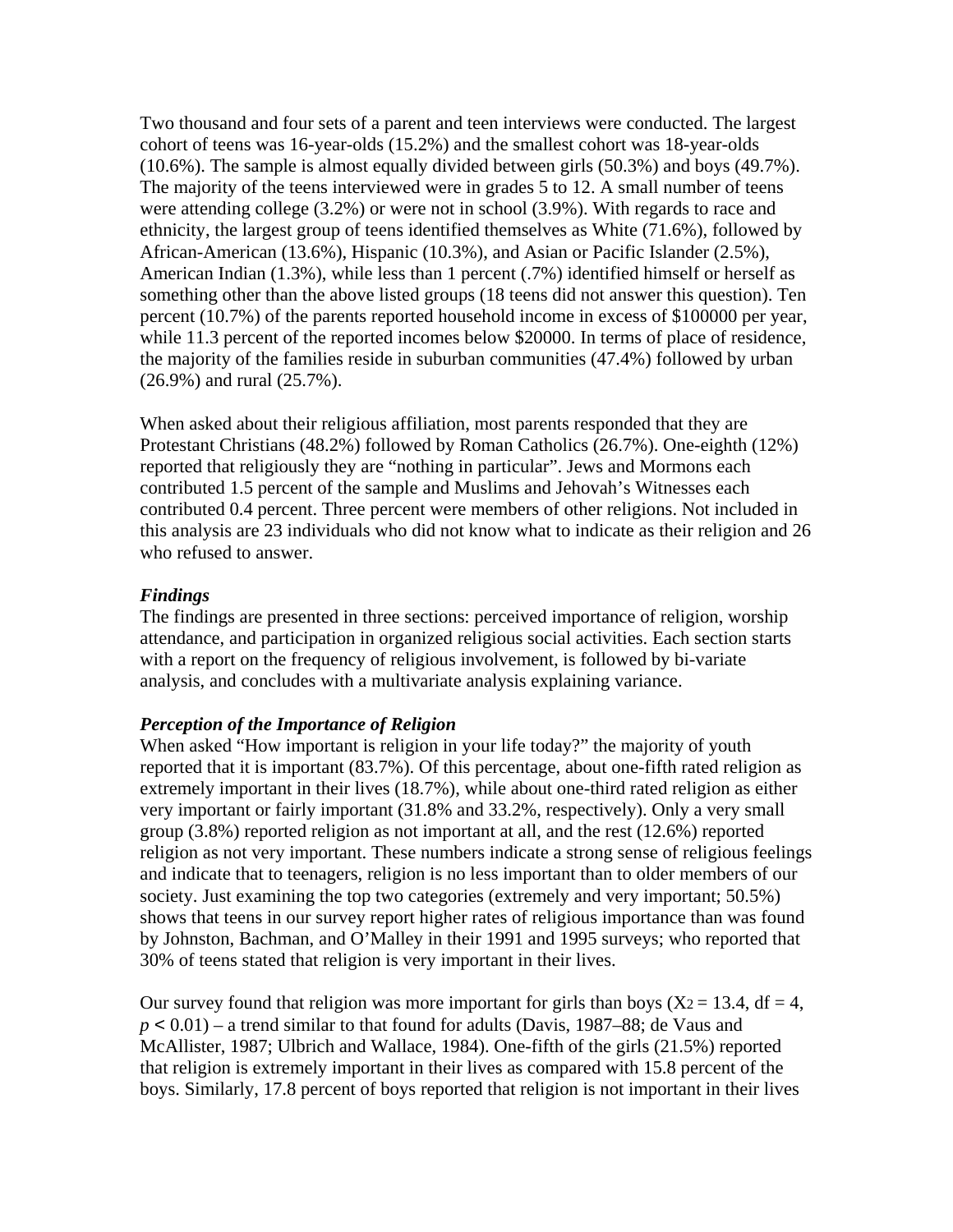as compared with 14.8 percent of girls. Although these differences are statistically significant, the substantive differences are not very large. In fact, in all the categories, except for the category of those who reported religion to be important in their lives, gender difference disappears. In other words, the gender difference is stronger in the categories of those feeling strongly that religion is either very important or not at all important in their lives.

Whether the teen is raised in a single parent or two-parent family was not significantly associated with perception of religion as important in life. Household income and place of residence were also not significantly associated with importance of religion in the teenager's life.

Age, however, has a more robust impact on teen's perception of the importance of religion (X<sub>2</sub> = 51.7, df = 28,  $p < 0.01$ ). With one exception (15 year-olds) the older the age of the teen, the lower the reported importance of religion in their lives. Of the 11 year-old respondents, 89 percent reported religion as important. In contrast, 79.1 percent of the 18-year-old respondents reported religion to be important. The outlier group was the 15-year-old respondents, of whom 86.7 percent reported religion as important. We have no plausible explanation for this outlier from the general inverse pattern of age and the importance of religion.

Ethnicity was strongly and significantly associated with the perception of the importance of religion in one's life  $(X_2 = 67.1, df = 8, p < 0.001)$ . Due to small numbers for some ethnic groups, our analysis is based only on the three larger groups of Black, Hispanic, and White. A larger percentage of Black respondents (31.8%) reported religion as "extremely important" than the 15.3 percent of Hispanics and 17 percent of Whites who did so. Similarly,18.3 percent of White teenagers reported religion to be "not very important" or "not all important" compared to 12.3 percent of Hispanic teenagers and only 9.6 percent of Black teenagers.

We used a binary logistic regression to examine the combined impact of social and demographic variables on the youth perception of the importance of religion to their lives. In order to do so, we collapsed the dependent variable into a dichotomous variable: (1) religion is not important (first two categories) and (2) religion is important or even very important (last three categories). The independent variables were:

• How many times in the last month the parent or caretaker reported attending religious worship

- Sex (dummy variable, female)
- Ethnicity (dummy variables (2): White; Hispanic)
- Residence (dummy variable, rural)
- Marital status
- Child's age
- Household income
- Parent or caretaker's highest level of education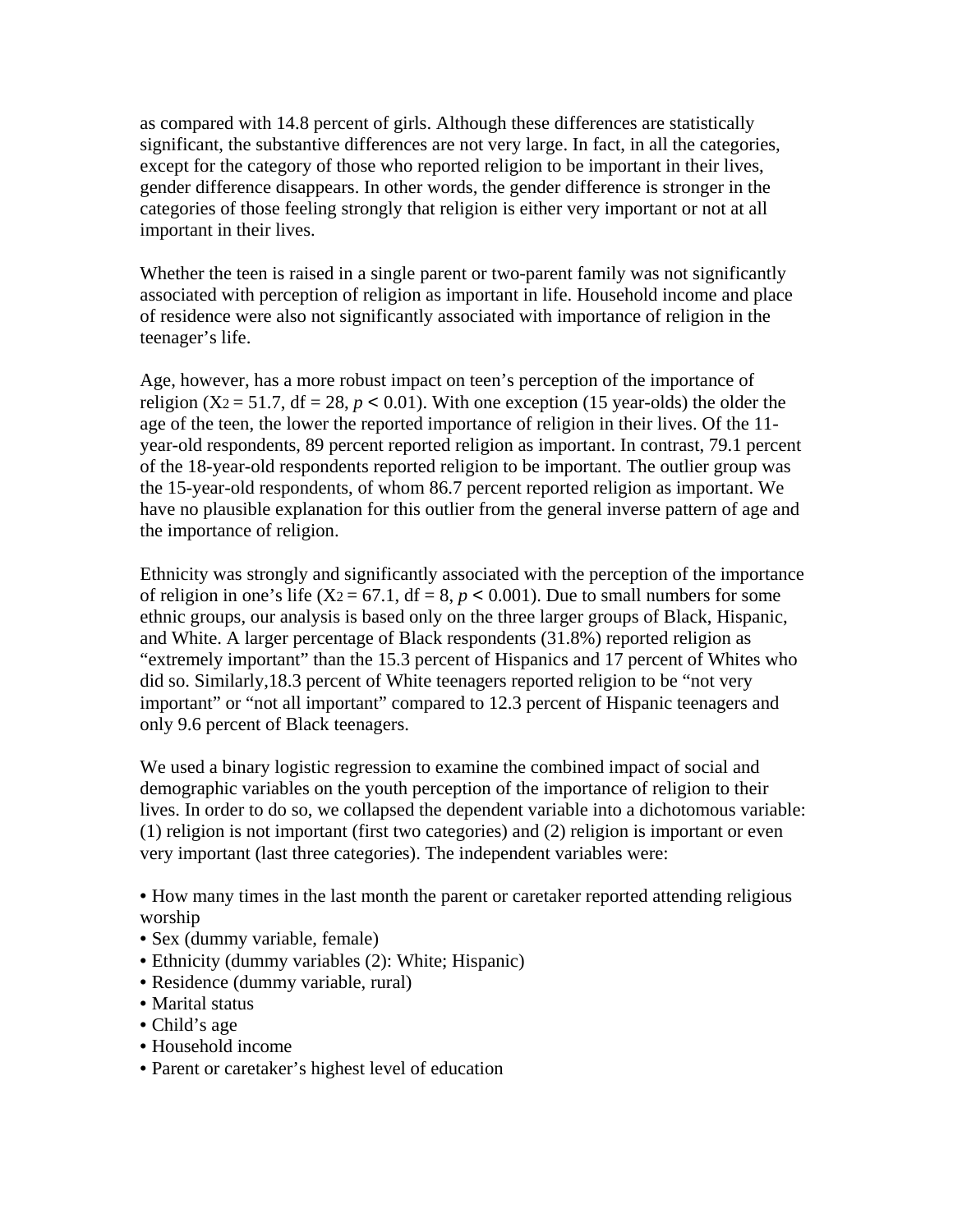The final model (Table I) classified 83.6 percent of the cases correctly and the goodness of fit using the Hosmer and Lemeshow test was statistically significant ( $X_2 = 17.2$ , df = 8;  $p < 0.05$ ). Using backward selection and six iterations, the final model reveals that youth perception of the importance of religion is best

|                                   | B       | S.E. | Wald    | df | Sig. | Exp(B) |
|-----------------------------------|---------|------|---------|----|------|--------|
| Parent attend worship services    | .760    | .073 | 108.864 |    | .000 | 2.138  |
| Gender                            | $-.322$ | .137 | 5.527   |    | .019 | .725   |
| <b>Black</b>                      | .547    | .256 | 4.568   |    | .033 | 1.728  |
| Married                           | .325    | .144 | 5.057   |    | .025 | 1.384  |
| Child age                         | $-.089$ | .032 | 7.799   |    | .005 | .915   |
| Parent highest level of education | $-.101$ | .043 | 5.406   |    | .020 | .904   |
| Constant                          | 2.524   | .530 | 22.690  |    |      | 12.481 |

Table 1: Summary of variables explaining Perception of importance of religion.

explained by increased parental attendance of religious worship, younger child age, being female, lower parent or caretaker education, married parents, and being Black. In short, youth who report that religion is important to them have married parents with lower level of education who attend religious services, are younger, and are Black females.

# *Worship Attendance*

Attitudes are not always isomorphic with behavior; thus, believing that religion is important does not automatically translate into religious participation. We asked parents and caretakers to report on youth attendance at religious worship. One-third of teenagers (33.2%) reportedly did not attend religious worship in the month prior to the interview. The remaining two-thirds of teens' attendance varied from one day to 31 days. The majority of children who attended more than 15 days in the last month were defined as Protestant, "just a Christian", Catholic, or Jewish. No Muslim child attended worship services more than 15 days (the sample included only six Muslim teens).

Differing measures of attendance meant we could not compare our results directly to those obtained by other researchers. While our study measured the number of times a teen attended religious worship in the previous month, the Gallup survey asked about the previous seven days, and Johnston and his colleagues asked about weekly religious attendance. Nonetheless, our findings that 37.1 percent of the teens we surveyed attended worship services four times a month and 45.6 percent attended three or more times in the past month, suggest that our results are relatively consistent with previous surveys. Gallup found that 49 percent of teens attended in the past seven days while Johnston and his colleagues reported that 37 percent of youth are weekly attenders. Clearly, the number of those who attended last week includes the weekly attenders and a few less frequent attenders. Hence, our findings support both studies and point out the importance of the method of asking about religious attendance.

We examined the association between attitudes (how important religion is to youth) to behavior (worship attendance) by classifying attendance into five categories: not at all;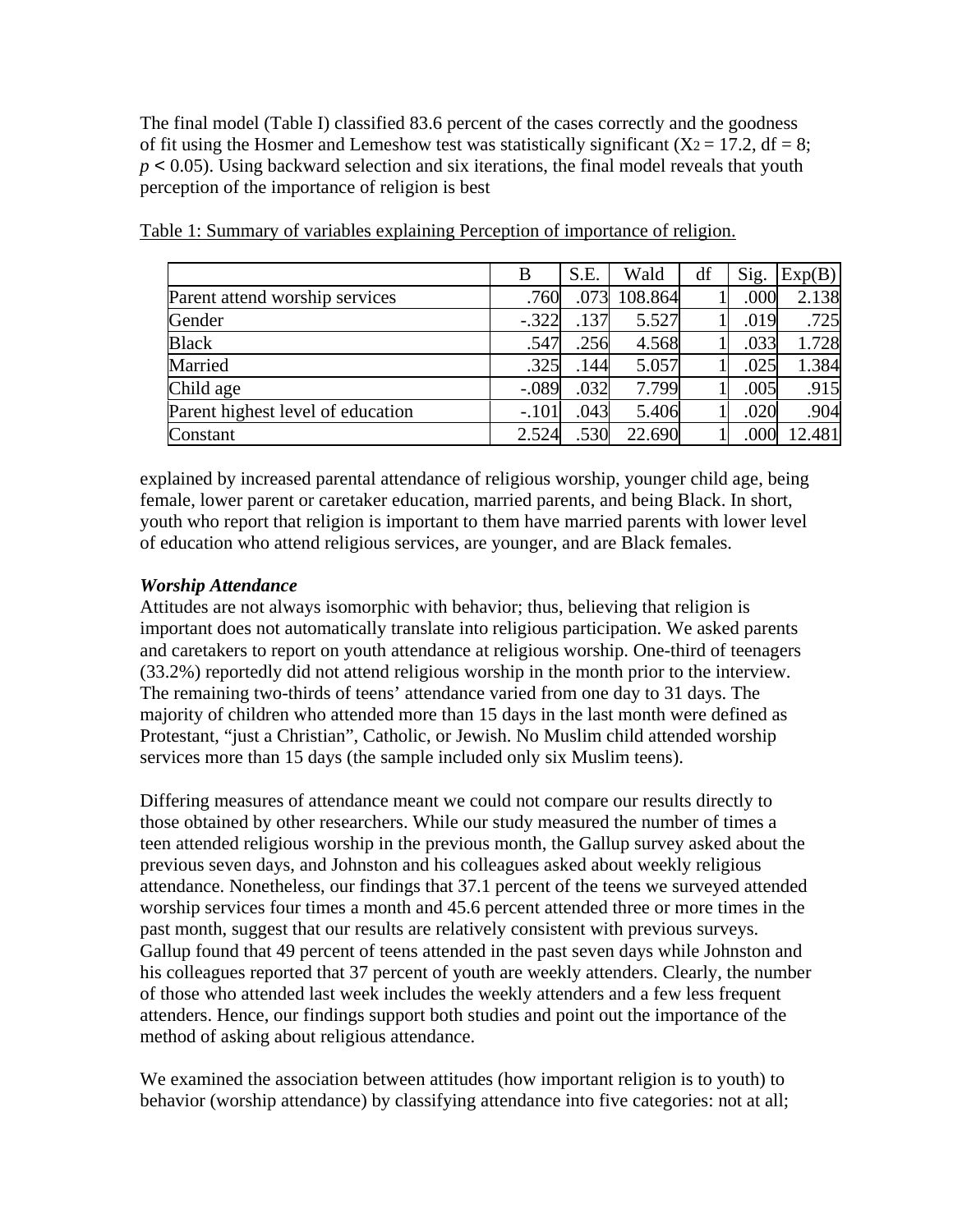once; 2–5 times; 6 to 10 times; and 11 to 31 times in the past month. As expected, the association was statistically significant  $(X_2 = 517.3; df = 16; p < 0.001)$ .

In addition to knowing whether teens attend religious services, we also wanted to know whether they attended alone or with their parents. However, we did not ask this question of either the parent respondent or the teen. We could assess the association between the parents' and the teens' reports of religious attendance by using simple linear correlation of the two responses. We found a strong and significant correlation  $(r = 0.67, p < 0.001)$ between parent and youth participation in worship services. In fact, 1055 of the 2004 sets of parents and teenagers reported identical occurrences of attendance. This suggests teens attend services with their parents or that, if they attend alone, youth worship attendance is influenced primarily by parental behavior or encouragement. Hoge and Petrillo (1978) found that high school students' attendance of religious services and participation in religious social groups is moderated through their relationships with their parents. However, the George H. Gallup International Institute (2000) reported that when teens were asked why they attended religious services, 68% reported they do so because they themselves wanted to go and only nine percent reported doing so because their parents forced them to attend. The latter finding implies that modeling after parents rather than coercion is a main influence on youth behavior.

We also tested the associations between gender, family structure, household income, highest parental level of education, ethnicity, place of residence, age, and youth attendance in religious worship. Gender, parents' marital status, household income, and place of residence were not significantly associated with worship attendance. Age was significantly associated with worship attendance  $(X_2 = 59.9, df = 28, p < 0.001)$ . As expected, older youth attend fewer religious services than younger ones. Forty-four percent of the 18-year-old respondents did not attend a religious worship even once in the last month, while only 22.8 percent of the 11-year-old respondents did not attend once in the previous month. This finding supports the premise that younger teenagers tend to attend religious worship accompanied by their parents. In other words, younger and generally more compliant children attend services more frequently than older and more independent teenagers.

Ethnicity was also significantly associated with worship attendance  $(X_2 = 48.8, df = 8, p$ *<* 0.001). A larger percentage of Black respondents (10.9%) reported attending religious services more frequently (6 times or more in the last month) than Hispanic (8.5%) and White (6.9%) respondents. Similarly, 35.6 percent of White teenagers reported not attending any worship service in the past month compared with 27.9 percent of Hispanic and 15.7 percent of Black teenagers.

Parental level of education was significantly associated with youth attendance  $(X_2 = 47.0,$  $df = 24$ ,  $p < 0.01$ ). The less education a parent had, the less their youth attended religious services. Nearly two-thirds (64.4 percent) of youth whose parents had college education or academic degrees attended worship in the prior month compared to 54 percent of youth whose parents had less than a high school education.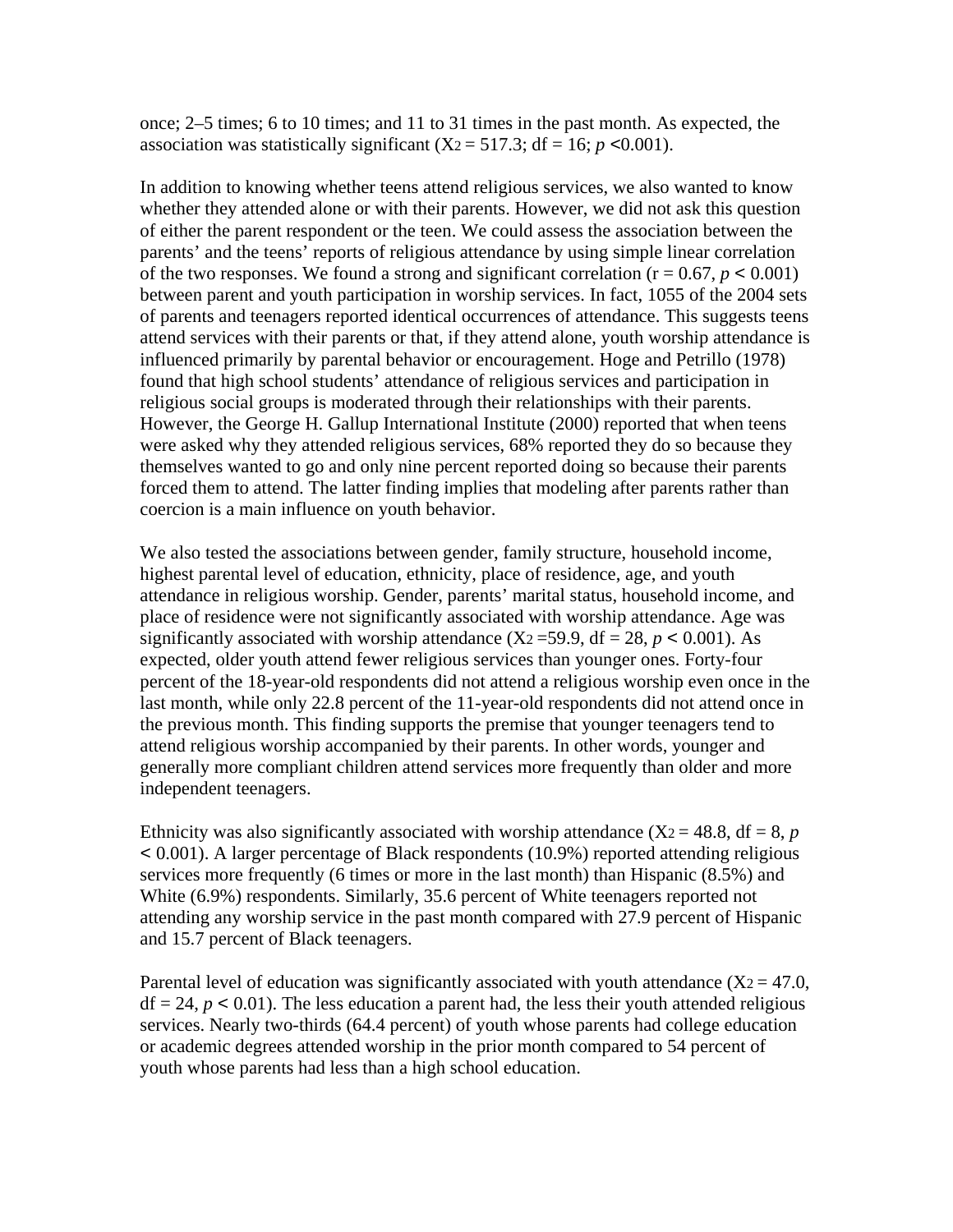We performed a binary logistic regression to assess the net explanatory power of the studied variables. Here the dependent variable was whether or not the parent reported the youth's attendance at a religious worship last month. We used the same explanatory variables as in the previous section. The final model explained 81.3 percent of the cases correctly and the goodness of fit using the Hosmer and Lemeshow test was significant  $(X_2 = 16.9, df = 8, p < 0.05)$ .

|                                | B       | S.E. | Wald    | Sig. | Exp(B) |
|--------------------------------|---------|------|---------|------|--------|
| Parent attend worship services | 1.495   | .072 | 430.863 | .000 | 4.460  |
| Gender                         | $-.245$ | .130 | 3.544   | .060 | .782   |
| <b>Black</b>                   | .395    | .217 | 3.313   | .069 | 1.485  |
| Child age                      | $-.181$ | .031 | 35.076  | .000 | .834   |
| Constant                       | 1.960   | .450 | 18.929  | .000 | 7.098  |

Table 2: Summary of variables explaining attendance in religious worship.

As can be seen in Table II, using backward selection and eight steps, the final model revealed that attendance of worship services is best explained by increased parental attendance, younger age of the youth, being female, and being Black. In other words, youth are more likely to be actively religious if (1) their parents have higher attendance, (2) they are young, (3) they are Black, and/or (4) they are females. Unlike "perceived importance of religion", parental education did not enter the final equation for attendance, but the bi-variate analysis showed that more highly educated parents are associated with higher attendance of youth at worship. Given that the more educated parents reported higher rates of worship attendance, the impact of parents' education in the model was overshadowed by parents' attendance.

# *Participation in Religious Activities*

We asked parents if their children had attended an organized activity offered by a religious congregation or organization in the past month. This type of activity could include a church youth group meeting, a bible class, a revival, a mentoring program, and some other activity or program. Our findings demonstrate surprisingly strong religious involvement by teens. Two-fifths of the sample (41.2%) answered positively regarding youth participation in a religiously-organized activity. Although the reported rate of participation is lower than worship attendance, it still is a high level of involvement and indicates the strong role that religion plays in the life of many teenagers. There is a significant association between youth perceptions of the importance of religion and youth participation in organized religious programs  $(X_2 = 244.1, df = 4, p < 0.001)$ . Similarly, there was a significant association between attendance of worship services and participation in other organized religious activities  $(X_2 = 483.4, df = 4, p < 0.001)$ .

We again used bi-variate analysis to test whether gender, family structure, ethnicity, household income, parental education, place of residence, or age are associated with participation in organized religious social activity. Once again, gender was not significantly related to the dependent variable. Teenagers living with married parents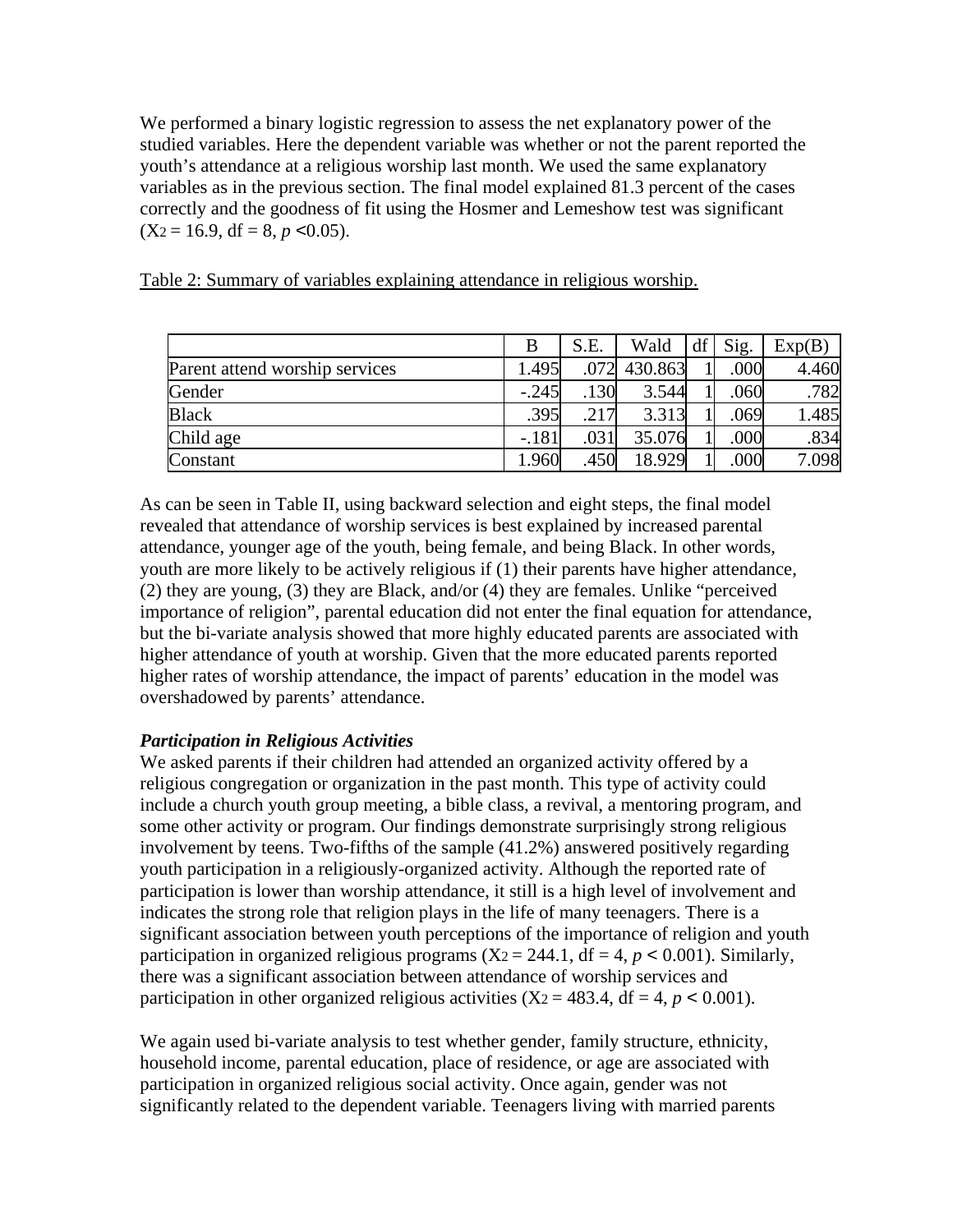attend religious activities (44.5%) more than any other group. This is followed by teens with parents who were previously married, including divorced, separated, or widowed (36.5%) parents. Interestingly, the lowest level of participation in organized religious activities was among teens with "two parents living as married" (26.3%) and "one parentnever been married" (30.6%). It is possible that for parents in these two types of families, the lifestyle choices – cohabitation and out-of-wedlock birth stand in contradiction with most organized religious teaching. Attending religious activities might be construed as exposing the youth to teaching that would view the parent(s) in a negative light and therefore view the youth as illegitimate. Alternatively, it is plausible that cohabitators and parents of children born outside of marriage may have chosen this family structure because religion is not important in their lives.

Thus, it would make sense that their children are not encouraged to be involved in a religiously-sponsored social activity. Worship services may require less involvement with the faith community or be seen as less intrusive concerning family marital status than the religiously-sponsored social activities that are meant to perpetuate and deepen the religious teaching among the next generation. Family income was significantly associated with participation in a religiously based social activity  $(X_2 = 36.5, df = 7, p < 0.001)$ . The higher the family income the more likely the teen is to participate in religious activities or organizations. Less than one-third (29 percent) of youth in families with an annual income under \$20000 participated in organized religious activities, compared to 40% for youth in homes earning between \$20000 and \$75000. The rate of participation was greater than 50 percent (50.7%) for youth from

|                                   | B        | S.E. | Wald    | df | Sig. | Exp(B) |
|-----------------------------------|----------|------|---------|----|------|--------|
| Parent attend worship services    | .787     | .051 | 237.690 |    | .000 | 2.196  |
| Gender                            | $-.254$  | .108 | 5.498   |    | .019 | .776   |
| <b>Black</b>                      | .544     | .204 | 7.100   |    | .008 | 1.723  |
| White                             | .414     | .160 | 6.678   |    | .010 | 1.513  |
| Child age                         | $-.092$  | .025 | 13.895  |    | .000 | .912   |
| Parent highest level of education | .080     | .040 | 4.066   |    | .044 | 1.084  |
| Household income                  | .100     | .033 | 9.453   |    | .002 | 1.105  |
| Constant                          | $-1.193$ | .410 | 8.474   |    | .004 | .303   |

Table 3: Summary of variables explaining participation in organized religion.

families with an income of \$75000. Parental level of education was also strongly associated with increased participation in religiously based social activity ( $X_2 = 50.7$ , df =  $6, p < 0.001$ ). The higher the level of parental education, the greater the rate of youth religious participation.

Age showed a significant but weak association  $(X_2 = 21.1, df = 1, p < 0.01)$  with participation in religious activities. Seventeen and 18 year-old youth had the lowest rates of participation – 36.4 percent for 17 year-olds and 30.7 percent for 18 year-olds. Ethnicity was also significantly associated with participation in organized religious activities (X<sub>2</sub> = 13.2, df = 3,  $p < 0.001$ ). A larger percentage of Black respondents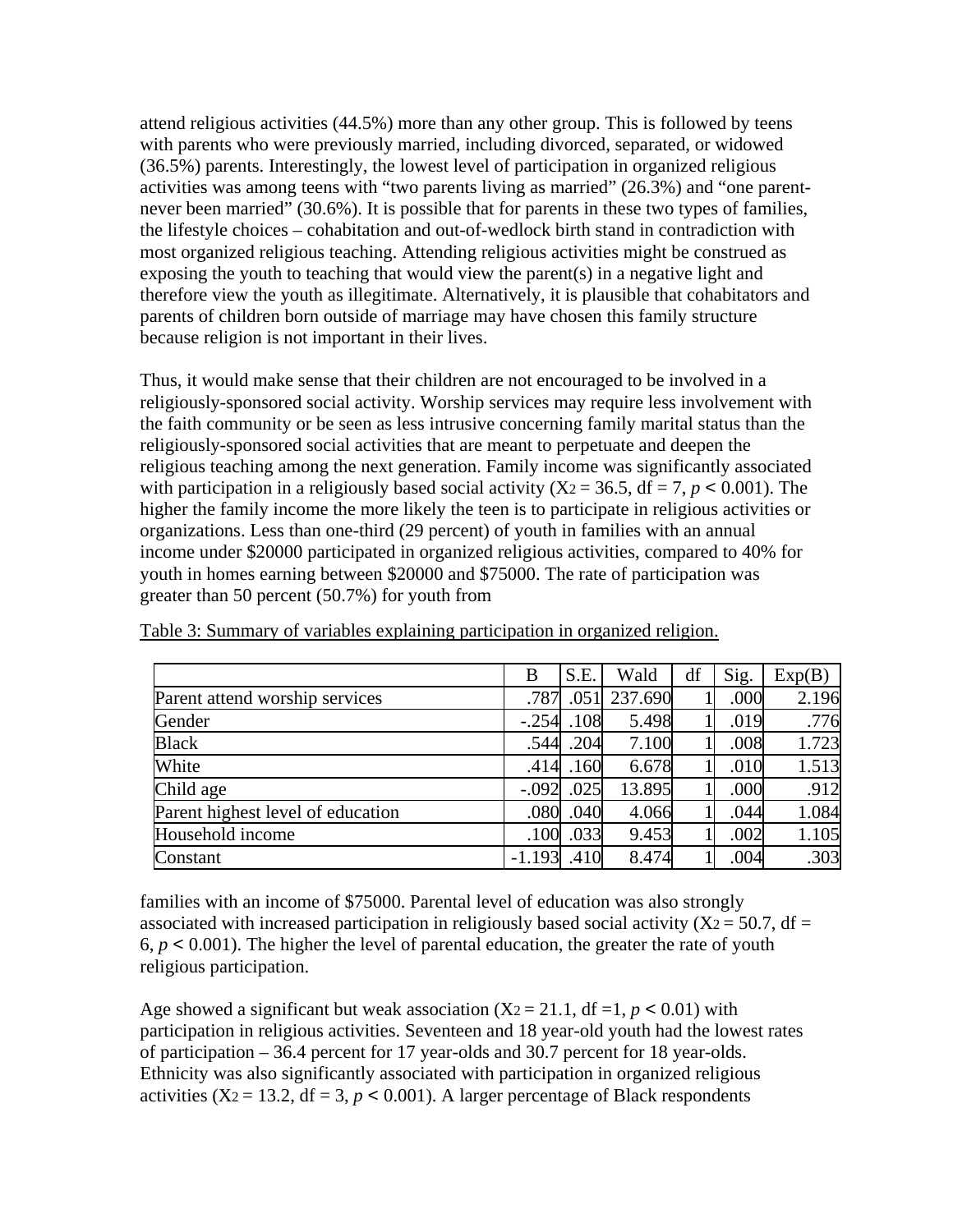(49.6%) reported participation as compared with White (41.9%) and Hispanic (32.5%) respondents. Finally, place of residence was not associated with participation in religious activities.

In order to assess the explanatory power of all variables combined on participation in religious social activities, we again performed a binary logistic regression. The analysis correctly classified 71 percent of the cases and the goodness of fit using the Hosmer and Lemeshow test was significant (X<sub>2</sub> = 17.4, df = 8,  $p < 0.05$ ). Table III reports the final model after five iterations. Parental attendance in religious worship, a likely indication of parental involvement and concern with religion, had the strongest explanatory power. Age was the second explanatory variable. As expected, older teens participate in religious social activities less often than younger ones. Household income in 1999 was third in contributing to the model. Increase in income explained the increased likelihood of youth child attendance in a social religious activity. For Blacks and Whites, ethnicity was a significant variable in the model. These two groups tended to participate in religious activities more than Hispanic youth. Gender also contributed to the model. Female teens engage in religious activities more than male teens. Finally, parent's education was also significantly related – the more education the parent had, the more likely the youth was to join in social religious activities. The other variables in this model, family structure and place of residence, did not significantly contribute to the model.

#### **CONCLUSIONS**

This study offers some surprising glimpses of today's youth and their involvement in religion. Clearly, as with the two generations before them, religion is perceived and practiced as important in the lives of the "Millennium Generation". The overwhelming majority of the youth we interviewed assessed religion as important in their lives and a large number of them attend places of worship and participate in religious groups and/or activities. Our findings regarding importance of religion in the lives of youth are consistent with and support the findings from other available surveys of teens, including the George H. Gallup International Institute (2000) and the study of high school students conducted by the Institute for Social Research at the University of Michigan (Johnston et al., 1976–1995).

For many teens attending worship service may be a less personal choice than one mandated by a parent(s). Parent attendance in worship services was the strongest explanatory variable in all our models. Regardless of motivation for attendance, for many youth, religious involvement includes worship in a congregation and belonging to a religiously based social group. This provides us with a strong indication that unlike their European counterparts' future cohorts of Americans will exhibit a high level of continued religious beliefs and activities. Furthermore, like adult Americans (Stark, 1999), the attitudes and practices of today's teens indicate a rejection of the secularization theory, at least as far as assuming that modernity will lead us to a "religion-less" society.

In short, today's youth exhibit the same religious trends as previous generations if not more. It is likely that Baby Boomer and Generation X parents (though there are fewer Generation X parents who have teenage children yet) encourage their teens to attend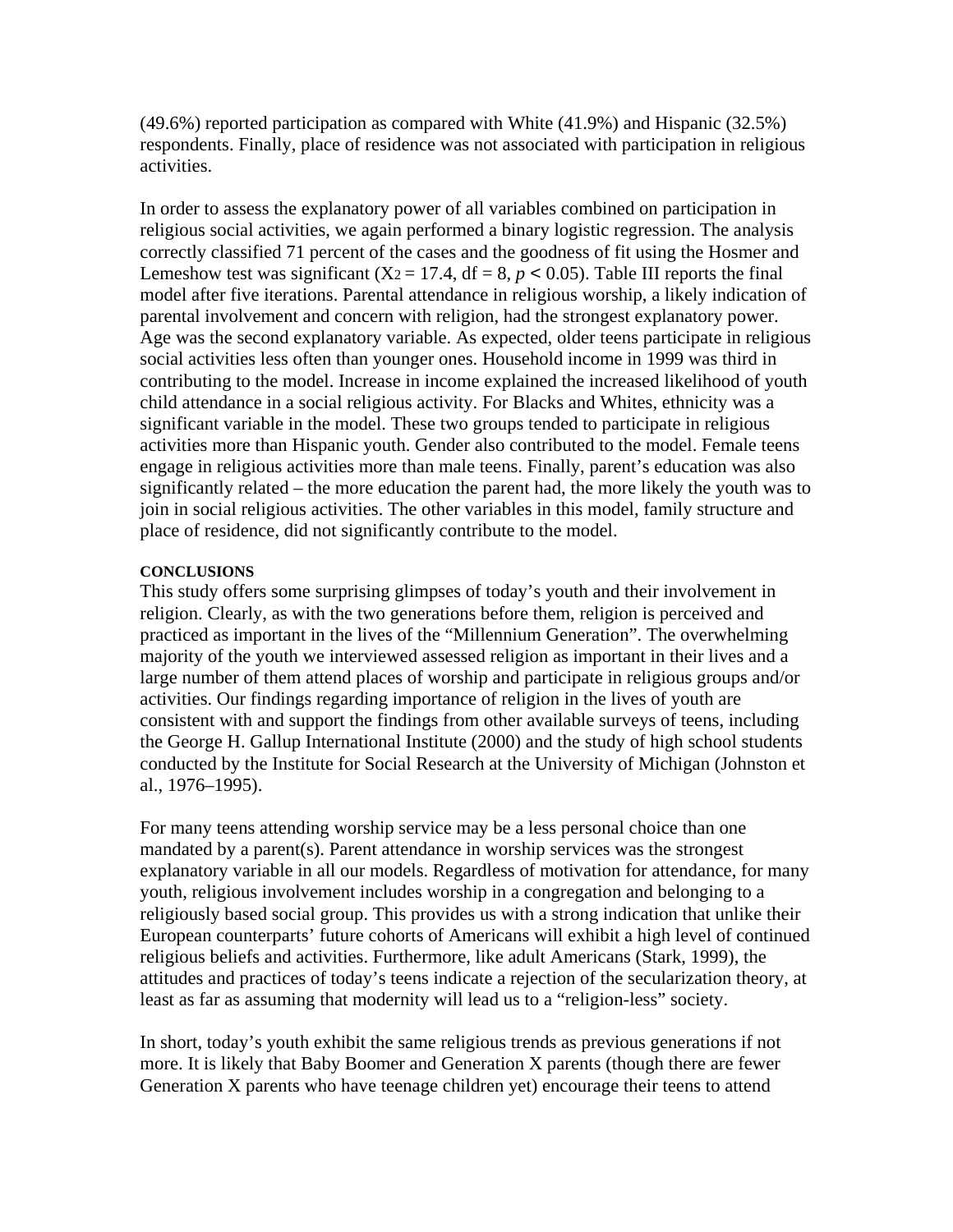worship services carried out by organized religions and to be part of religiously based social programs.

Our study, like Sherkat's (1998), finds more continuity than change in youth religious behavior and involvement.A large number of teenagers perceive religion as important in their lives and attend worship services regularly, most likely accompanied by or influenced by their parents. In our sample the correlation of attendance of parent(s) and teens was quite high and hence may foreshadow the expected sustenance of organized religion in America. It will be the task of the organized religious community to offer meaningful religious experiences to these youth if they are to grow up in congregations that are as relevant to their needs as the congregations of previous generations.

Today, many religious parent(s) are probably hopeful that their teens will acquire appropriate values and participate in safe social programming through religious programs rather than in front of a computer, or on the street, or left on their own. Our data cannot support this parental hope, but they show that these young citizens are familiar with organized religion and have experienced it. While there is a decline in perceived importance and participation in religious activities among the 17- and 18-year-old teens, there is no obvious reason to assume that this is a life long pattern. Larson and colleagues (1996) found that between the ages of 10 and 18, the amount of time spent interacting with parent(s) decreases from 35 percent to 14 percent of waking hours, with the greatest decline occurring at ages 17 and 18. However, this disengagement does not imply conflict with the family, but a normal process of developmental growth and response to opportunities and "pulls" for adolescent experiences outside the family (such as having a car, a job, or a boy/girl friend). This is an age of testing one's identity and experimenting with boundaries. Yet, many young adults have and probably will continue to come back to religion, either in the same or a different faith tradition than that of their parent(s). Young adults often "come back to religion" when they have children of their own. Many probably hope, like their parent(s) before, that involvement with a congregation and exposure to religious teaching and values will enhance their children's values and protect them from certain risks.

Two background variables that were expected to explain religious perception and behavior, namely ethnicity and gender, were found statistically significant for all three dependent variables. Black teens were significantly more religious than Hispanic or White teens and female teens were more religious than male teens.

The findings regarding Black teens could be interpreted as support for the Marxist notion that religion is used to mask the pain of exploitation and social abuse. However, the fact that Latino teens are as religious as White teens and are less active in religious youth groups may dampen this theoretical approach. It is difficult to apply our findings since Hispanic teens fall between Black and White teens in attendance at worship services, but reported less attendance in religiously based groups than White teens and Black teens. Alternate explanations for this may be related to differences in faith traditions rather than ethnicity.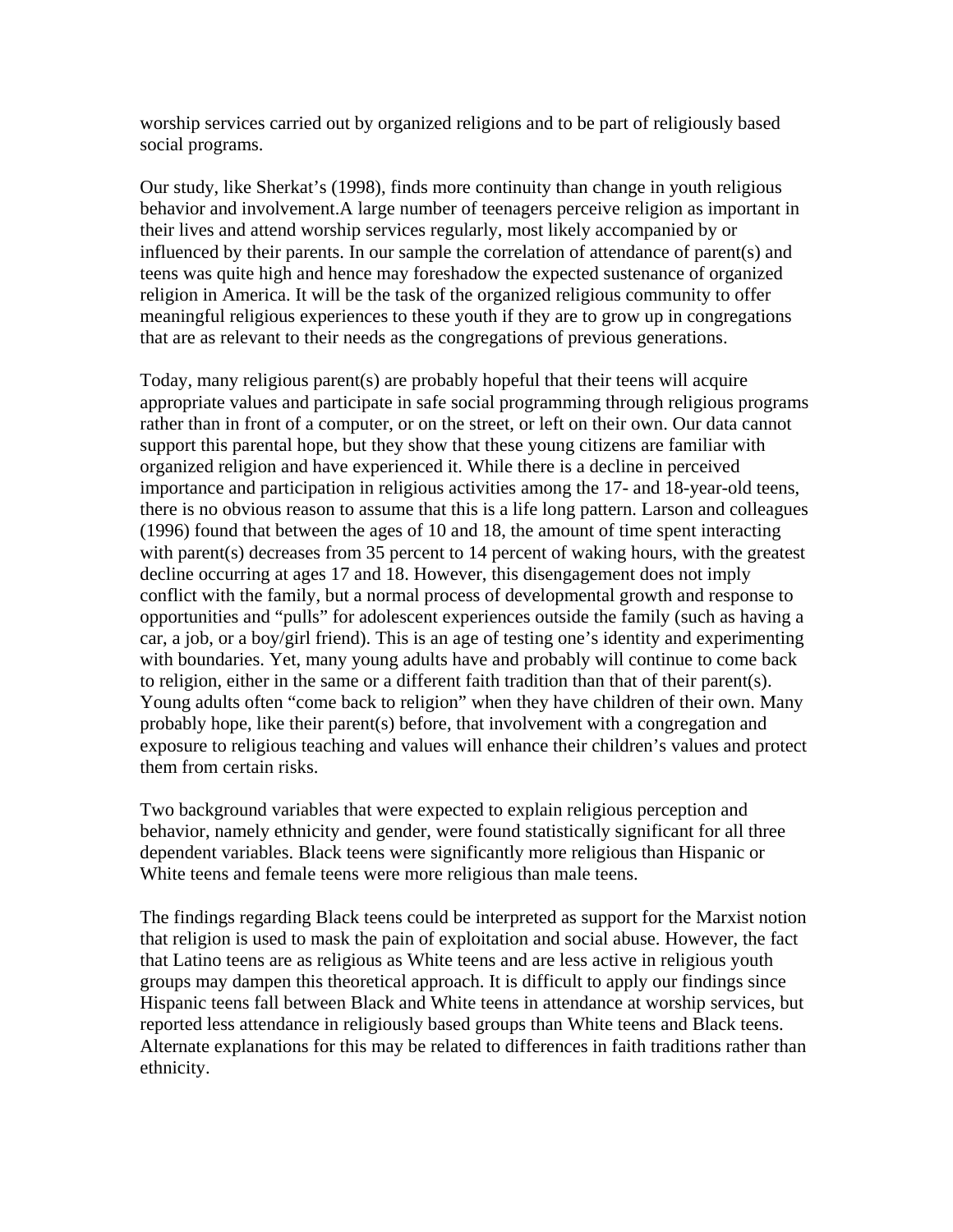The more surprising explanatory variables, refuting the theory of religion as a lower class phenomenon, were household income and parental level of education. These two classical measures of socioeconomic status were statistically significant in explaining perceived importance of religion as well as both forms of religious behavior, but in different ways. In the case of perception of the importance of religion, while the binary logistic regression analysis indicated that higher education is associated with decreased perceived importance of religion, the bi-variate analysis showed no significant association. Using a secondary analysis, we found that among Black girls whose parent(s) attend worship, as parent education increased, perceived importance of religion decreased. However, regarding attendance of worship services and other religiouslybased social activities, the socio-economic variables were more profound and in the opposite direction. We found that the more educated and more affluent the parent(s) the higher the chance that the youth will engage in these forms of religious behavior. In this respect, our findings stand in contradiction to the Marx perception of religion as "the opiate of the masses".

It can be inferred from our findings that in America, organized religion is used as a means for families to educate their children in social values and to encourage their involvement in pro social activities. It may be that religion is viewed by higher-income families as a form of "social capital" that can accumulate with economic capital. While parent's religious behavior, age, gender, and ethnicity are all very important, the socioeconomic status of parents is also important in understanding who actively participates in America's organized religion. Our finding is supported, in part, by the Gallup's finding that youth who attend religious services are more often achieving above-average grades academically.

Alexis de Tocqueville (1990) said the following: "I do not know if all Americans have faith in their religion – for who can know the secrets of the hearts? – but I am sure that they think it necessary for the maintenance of Republican institutions". Indeed the nexus between perceived importance of religion and practice is not a simple one. Sacerdote and Glaeser (2001) based on the General Social Survey (1972–1998) showed an association in the United States between higher education and increased congregational attendance but not an increase in religious belief. More educated people tend to belong to congregations but less to proscriptive ones. The researchers attempted to explain this phenomenon of increased religious attendance through social connection and social capital, arguing that higher levels of education, in general, are correlated with all forms of social connection and associational affiliation. We add to this conjecture the possibility that middle and upper class members of the American society see religion as a positive force in their life and in their community, as a means to offer their children an opportunity for value acquisition, and a place to find like-minded trusted friends. As such, religion plays a role for people in America that contradicts the Marxist notion of religion, where religion serves as a tool for social cohesion and reduced anomie.

Our findings about perceived importance of religion and religious behavior of teens in America show that the picture of teens as hedonistic and carefree is not accurate. The Millennials demonstrate religious proclivities that are similar to generations before them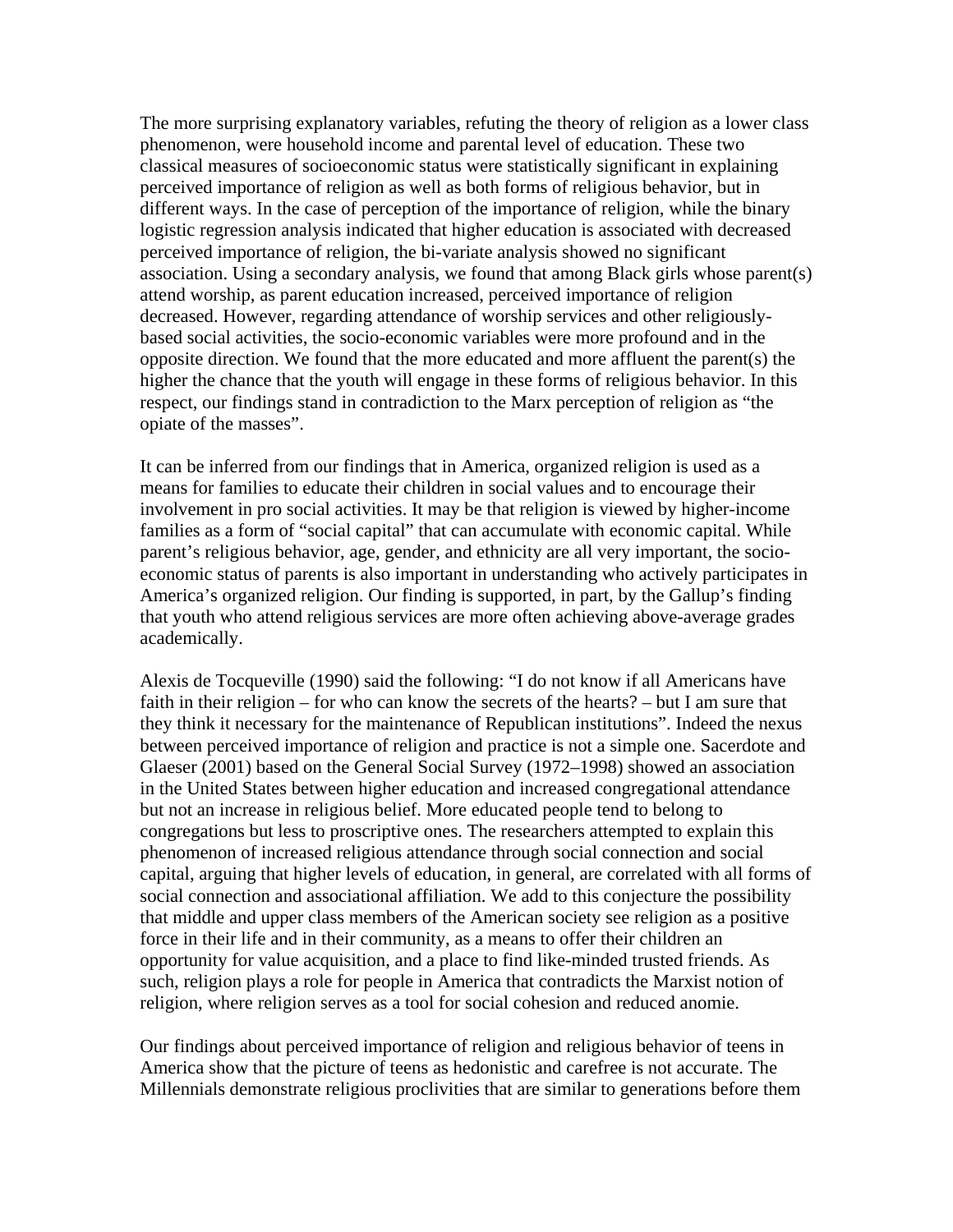and it is safe to assume that with proper adjustment by the organized religious community many Millennials will find themselves adult members of congregations as well. There is, however, a lot we do not know. Among the questions left open are what is the impact of the teens' religiosity on their risk behavior, how teens explain their religious involvement, what accounts for the drop in religious perceptions and behavior after age 16, and how religion is associated with class structure in America.

#### **REFERENCES**

Barna, G.: 1994, Baby Busters: The Disillusioned Generation (Northfield, Chicago).

Barna Research Group: 2000, January 10, Teenagers embrace religion but are not excited about Christianity. Retreived from the Internet February 16, 2003 from: http://www.barna.org/cgi-bin/PagePressRelease.asp?PressReleaseID=45& Reference=B

Beaudoin, T.: 1998, Virtual Faith (Jossey Bass, San Francisco).

Benda, B.B.: 1995, 'The effect of religion on adolescent delinquency revisited', Journal of Research in Crime & Delinquency 32, pp. 446–466. Bibby, R.: 2001, Canada's Teens: Today, Yesterday, and Tomorrow (Stoddert, Toronto).

Berger, P.L.: 1967, The Sacred Canopy (Doubleday, Garden City, NY).

Carlson, D.K.: 2000, Americans More Skeptical of Young People Today than They Were 50 Years Ago (The Gallup Organization, Princeton, NJ, also available: http://www.gallup.com/poll/releases/pr001110b.asp

Cnaan, R.A. et al.: 2002, The Invisible Caring Hand: American Congregations and the Provision of Welfare (New York University Press, New York).

Cnaan, R.A. and F. Handy: 2000, 'Comparing neighbors: Social service provision by religious congregations in Ontario and the U.S.A.', The American Review of Canadian Studies 30, pp. 521–543.

Cochran, J.K.: 1989, 'Another look at delinquency and religiosity', Sociological Spectrum 9, pp. 147–162.

Cox, H.: 1998, 'Forward', in T. Beaudoin (ed.), Virtual Faith (Jossey Bass, San Francisco), pp. ix–xi.

Davis, W.L.: 1987–88, 'Men and the church: What keeps them out and what brings them in', Journal of the Academy for Evangelism in Theological Education 3, pp. 46–61.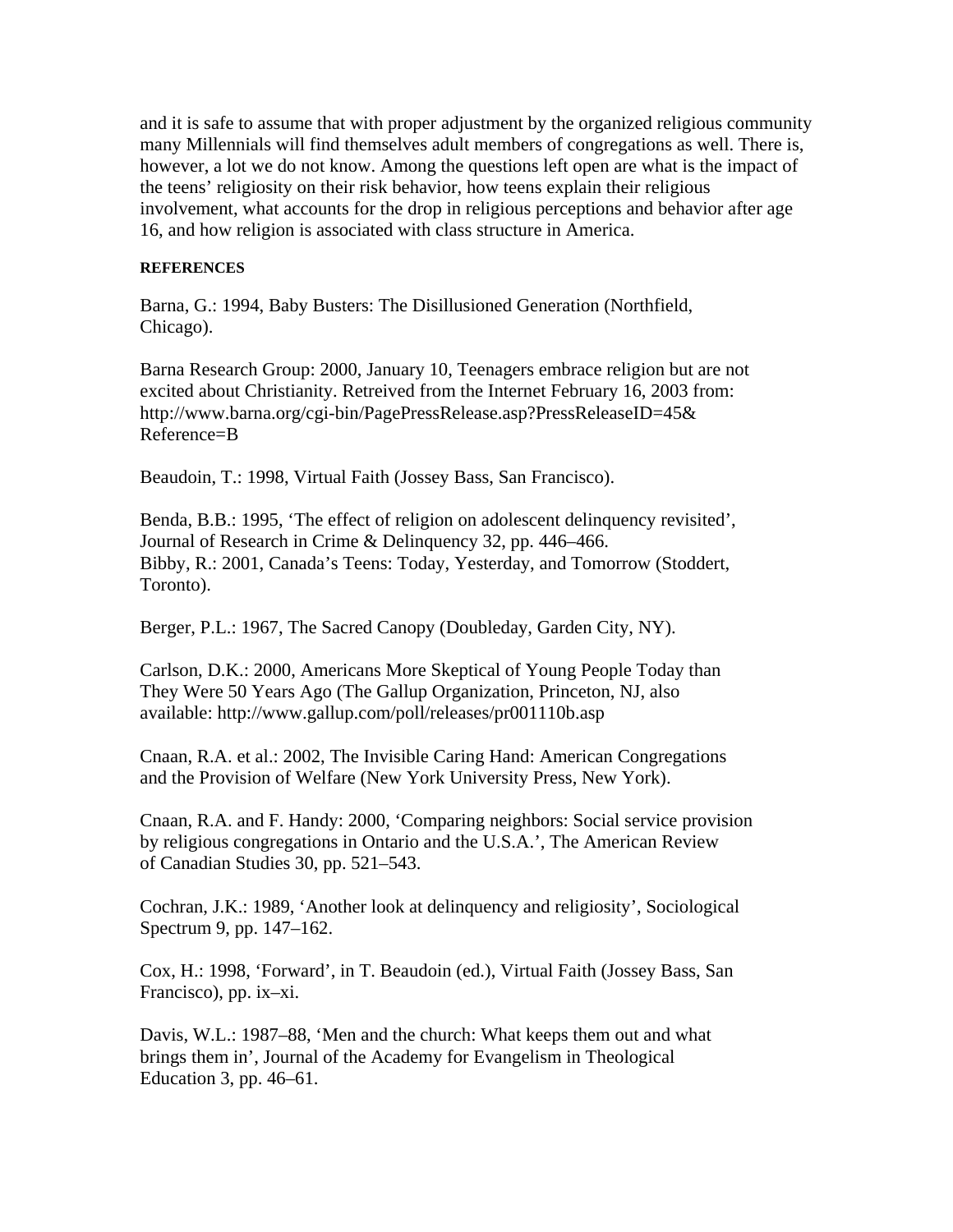de Tocqueville, A.: 1990, Democracy in America, Vol. 1 (Vintage Classics, New York).

de Vaus, D. and I. McAllister: 1987, 'Gender differences in religion: A test of the structural location theory', American Sociological Review 52, pp. 472–481.

Furrow, J.L. and L.M. Wagener: 2000, 'Lessons learned: The role of religion in the development of wisdom in adolescence', in W.S. Brown (ed.), Understanding Wisdom: Sources, Science, & Society (Templeton, Philadelphia, PA), pp. 361–391.

Gallup, G., Jr.: 2001, Americans more religious now than ten years ago, but less so than in 1950s and 1960s. Press release by the Gallup Organization, Princeton, NJ. Also: http://www.gallup.com/poll/releases/pr010329.asp

Gorsuch, R.L.: 1995, 'Religious aspects of substance abuse and recovery', Journal of Social Issues 51, pp. 65–83.

Hawkins. A.M.W. and R.F. Catalano: 1995, 'Preventing substance abuse', in M. Torny and D. Farrington (eds.), Building Safer Society: Strategic Approaches to Crime Prevention, 19 (Chicago University, Chicago), pp. 343–427.

Hoge, D.R. and G.H. Petrillo: 1978, 'Determinants of church participation and attitudes among high school youth', Journal for the Scientific Study of Religion 17, pp. 359–379.

Howe, N. and B. Strauss: 1993, Thirteenth Gen: Abort, Retry, Ignore, Fail? (Vintage Books, New York).

Johnston, L.D., J.G. Bachman, P.M. O'Malley: 1976, 1981, 1986, 1991, 1992, 1993, 1994, 1995, Monitoring the Future: Questionnaire Responses from the Nation's High School Seniors (Institute for Social Research, The University of Michigan, Ann Arbor, Michigan).

Kanagy, C.L., G. Firebaugh and H.M. Nelson: 1994, 'The narrowing regional gap in church attendance in the United States', Rural Sociology 59, pp. 515–524.

Kharari, K. and T.N. Harmon: 1984, 'The relationships between the degree of professed religious beliefs and the use of drugs', International Journal of Addiction 17, pp. 847–857.

Larson, R.W., M.H. Richards, G. Moneta, G. Holmbeck and E. Duckett: 1996, 'Changes in adolescents' daily interactions with their families from ages 10 to 18: Disengagement and transformation', Developmental Psychology 32, pp. 744–754.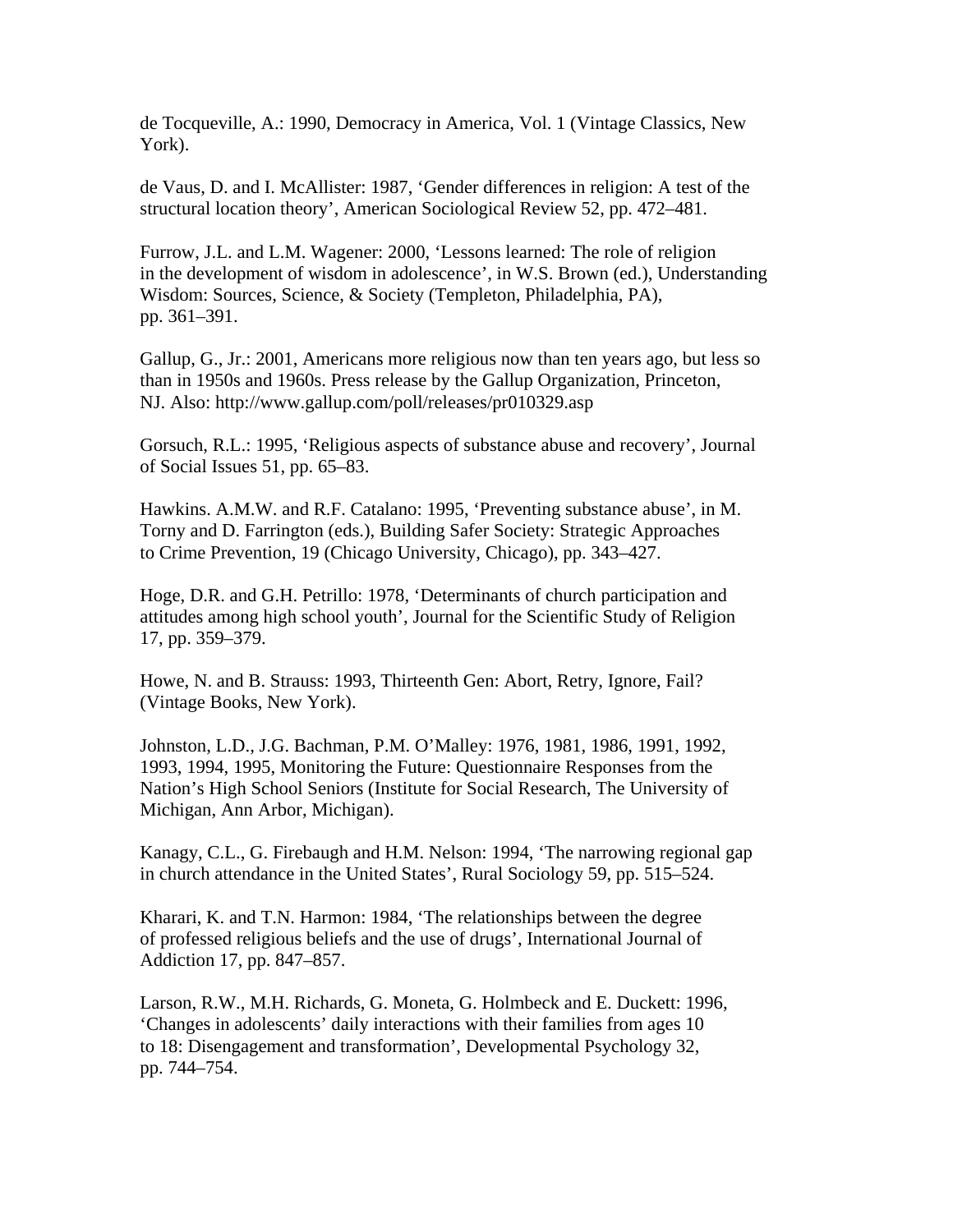Lipset, S.M.: 1990, Continental Divide (Routledge, New York). McBride, D.C., P.B. Mutch and D.D. Chitwood: 1996, 'Religious belief and the initiation and prevention of drug use among youth', in C.B. McCoy, L.R.

Metsch et al. (eds.), Intervening with Drug-involved Youth (Sage, Thousand Oaks, CA), pp. 110–130.

Monsma, S.V. and C.J. Soper: 1997, The Challenge of Pluralism (Rowman & Littlefield, Lanham, MD).

Roof, W.C.: 1999, Spiritual Marketplace: Baby Boomers and the Remaking of American Religion (Princeton University Press, Princeton, NJ).

Sacerdote, B. and E.L. Glaeser: 2001, Education and Religion. National Bureau of Economic Research working paper No. 8080. Cambridge, MA. Retrieved from the Internet on December 20, 2002: http://www.nber.org/papers/w8080

Sherkat, D.E.: 1998, 'Counterculture or continuity? Comparing influences on baby boomers' religious orientations and participation', Social Forces 76, pp. 1087–1115.

Smidt, C.E., J.C. Green, J.L. Guth and L. Kellstedt: 2003, 'Religious involvement, social capital, and political engagement: A comparison of the United States and Canada', in C. Smidt (ed.), Religion as Social Capital: Producing the Common Good (Texas A&M University Press Consortium, College Station, TX).

Smith, C. and R. Faris: 2002, Religion and the Life Attitudes and Self-images of American Adolescents (University of North Carolina, Chapel Hill, NC, National Study of Youth and Religion, Report No. 2.

Stark, R.: 1999, Secularization, R.I.P. Sociology of Religion 60, pp. 249–273. Stark, R., C. Kent and D.P. Doyle: 1982, 'Religiosity and delinquency: The ecology of the lost relationships', Journal on Crime and Delinquency 7, pp. 83–96.

Swatos, W.H. and K.J. Christiano: 1999, 'Secularization theory: The course of a concept', Sociology of Religion 60, pp. 209–228. The George H. Gallup International Institute: 2000, The spiritual life of young Americans: Approaching the year 2000 (Author, Princeton, NJ).

Ulbrich, H. and M. Wallace: 1984, 'Women's work force status and church attendance', Journal for the Scientific Study of Religion 23, pp. 341–350.

Uslander, E.M.: 2002, 'Religion and civic engagement in Canada and the United States', Journal for the Scientific Study of Religion 41, pp. 239–254.